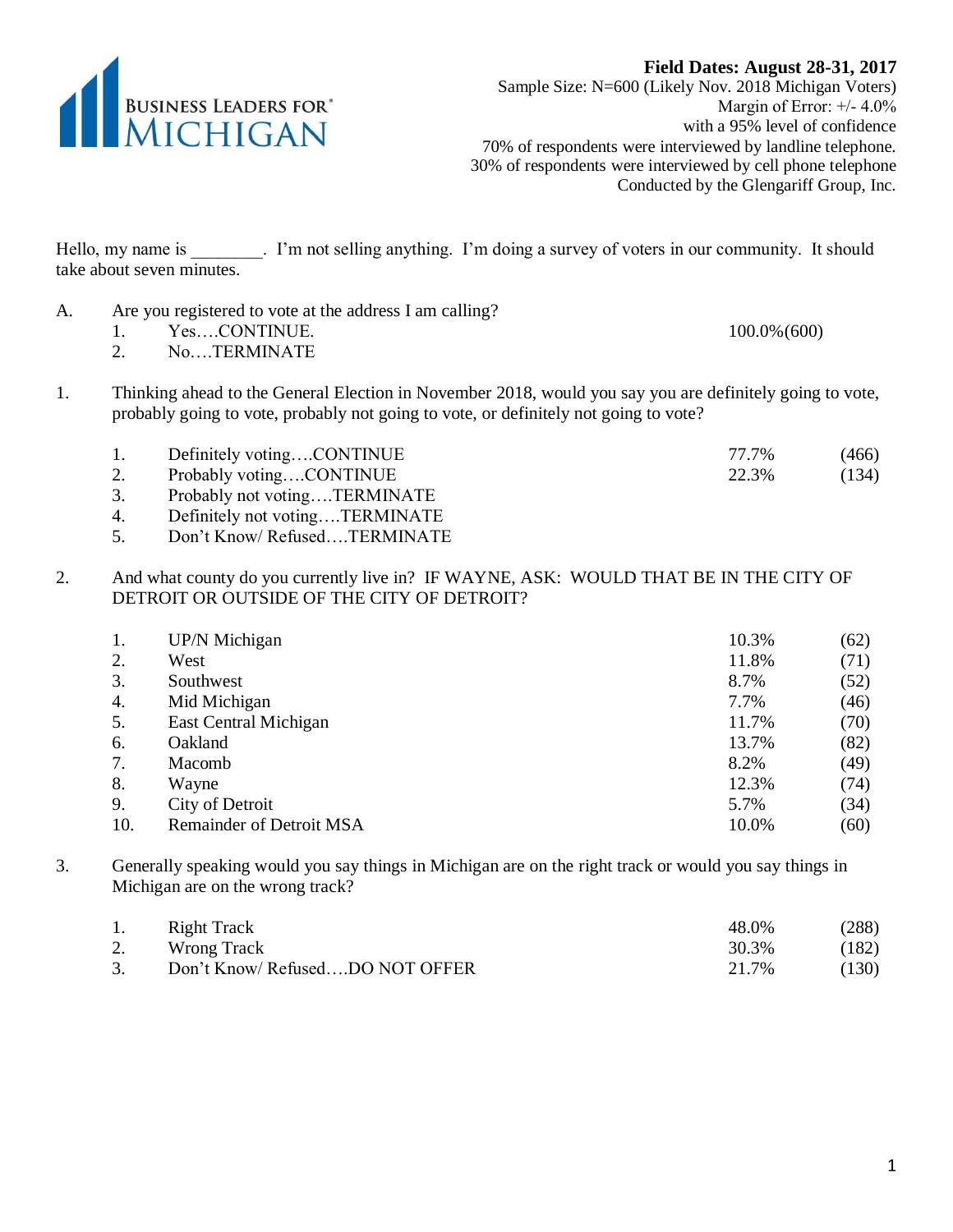I want to spend the remainder of the survey having you think about K-12 schools in Michigan.

4. Do you approve or disapprove of the job being done by Michigan's public schools? ASK: WOULD THAT STRONGLY APPROVE/DISAPPROVE OF JUST SOMEWHAT APPROVE/DISAPPROVE?

|    | Strongly support      | 19.3%   | (116) |
|----|-----------------------|---------|-------|
| 2. | Somewhat support      | 27.7%   | (166) |
|    | Somewhat oppose       | 17.3%   | (104) |
| 4. | Strongly oppose       | 25.8%   | (155) |
| 5. | UndecidedDO NOT OFFER | 9.8%    | (59)  |
|    | RefusedDO NOT OFFER   | $0.0\%$ | (0)   |

5. And would you say you approve or disapprove of the job being done by your LOCAL public schools? ASK: WOULD THAT STRONGLY APPROVE/DISAPPROVE OF JUST SOMEWHAT APPROVE/DISAPPROVE?

|     | Strongly support      | 37.7% | (226) |
|-----|-----------------------|-------|-------|
| ٠.  | Somewhat support      | 26.8% | (161) |
| .ບ. | Somewhat oppose       | 13.2% | (79)  |
| 4.  | Strongly oppose       | 16.2% | (97)  |
|     | UndecidedDO NOT OFFER | 6.0%  | (36)  |
| 6.  | RefusedDO NOT OFFER   | 0.2%  | (1)   |

6. Would you say Michigan schools are better than schools in other states, worse than schools in other states, or would you say Michigan schools are the same as schools in other states?

| -1. | <b>Better</b>                  | 17.2% | (103) |
|-----|--------------------------------|-------|-------|
| 2.  | Worse                          | 19.7% | (118) |
| 3.  | Same                           | 37.8% | (227) |
| 4.  | Don't Know/DependsDO NOT OFFER | 25.0% | (150) |
| 5.  | RefusedDO NOT OFFER            | 0.3%  | (2)   |

7. And would you say Michigan schools get enough money, get too much money, or would you say Michigan schools need more money?

|    | Enough money           | 22.8%   | (137) |
|----|------------------------|---------|-------|
|    | Too much money         | 4.7%    | (28)  |
| 3. | Need more money        | 63.5%   | (381) |
| 4. | Don't KnowDO NOT OFFER | 8.8%    | (53)  |
| 5. | RefusedDO NOT OFFER    | $0.2\%$ |       |

8. Do you believe Michigan's public and charter schools are currently held accountable for producing proficient students?

| 1.             | Yes                    | 40.5%   | (243) |
|----------------|------------------------|---------|-------|
|                | No.                    | 42.5%   | (255) |
| 3.             | Don't KnowDO NOT OFFER | 16.5%   | (99)  |
| $\overline{4}$ | RefusedDO NOT OFFER    | $0.5\%$ | (3)   |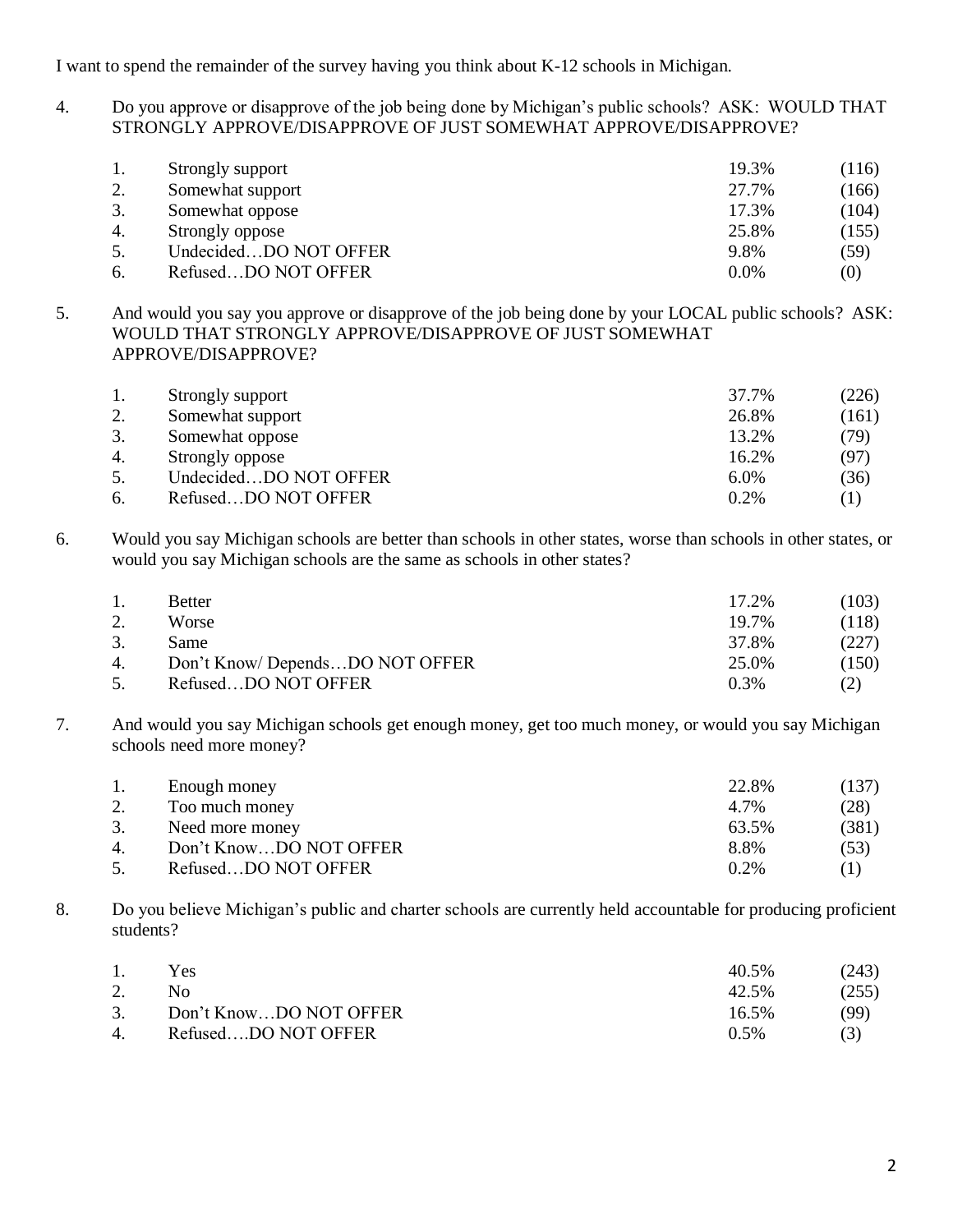9 Generally speaking, would you say charter schools in Michigan are better than traditional public schools, worse than traditional public schools, or the same as traditional public schools?

|        | <b>Better</b>          | 25.8%   | (155) |
|--------|------------------------|---------|-------|
|        | Worse                  | 23.3%   | (140) |
|        | Same                   | 31.0%   | (186) |
| 4.     | Don't KnowDO NOT OFFER | 19.5%   | (117) |
| $\sim$ | RefusedDO NOT OFFER    | $0.3\%$ | (2)   |

10. Who has more authority over the Michigan Department of Education? The Governor of Michigan, the State Board of Education or the Michigan Legislature?

|    | Governor                        | 14.8%   | (89)              |
|----|---------------------------------|---------|-------------------|
| 2. | <b>State Board of Education</b> | 40.5%   | (243)             |
| 3. | Michigan Legislature            | 18.0%   | (108)             |
| 4. | All/CombinationDO NOT OFFER     | 1.7%    | (10)              |
| 5. | None of the threeDO NOT OFFER   | 25.0%   | (150)             |
| 6. | Don't KnowDO NOT OFFER          | $0.0\%$ | (0)               |
|    | RefusedDO NOT OFFER             | $0.0\%$ | $\left( 0\right)$ |

11. Who do you hold more accountable for the performance of Michigan's schools: [ROTATE] The Governor of Michigan, the State Board of Education or the Michigan Legislature?

|    | Governor                        | 16.0%   | (96)  |
|----|---------------------------------|---------|-------|
|    | <b>State Board of Education</b> | 51.5%   | (309) |
| 3. | Michigan Legislature            | 24.0%   | (144) |
| 4. | All/CombinationDO NOT OFFER     | 3.3%    | (20)  |
| 5. | None of the threeDO NOT OFFER   | 5.2%    | (31)  |
| 6. | Don't KnowDO NOT OFFER          | $0.0\%$ | (0)   |
|    | RefusedDO NOT OFFER             | $0.0\%$ | (0)   |

12. Would you support or oppose the State of Michigan taking a greater role in assuring that all public and charter schools across Michigan produce students well educated students? ASK: WOULD THAT STRONGLY SUPPORT/OPPOSE OR JUST SOMEWHAT SUPPORT/OPPOSE?

|    | Strongly support      | 58.3% | (350) |
|----|-----------------------|-------|-------|
| ۷. | Somewhat support      | 20.7% | (124) |
|    | Somewhat oppose       | 5.8%  | (35)  |
| 4. | Strongly oppose       | 9.2%  | (55)  |
|    | UndecidedDO NOT OFFER | 5.2%  | (31)  |
|    | RefusedDO NOT OFFER   | 0.8%  | (5)   |

13. Would you support or oppose a law that gives the State of Michigan more authority to take over poorly performing schools that are failing to produce students with a minimal level of proficiency? ASK: WOULD THAT STRONGLY SUPPORT/OPPOSE OR JUST SOMEWHAT SUPPORT/OPPOSE?

|    | Strongly support      | 39.7% | (238) |
|----|-----------------------|-------|-------|
| 2. | Somewhat support      | 23.8% | (143) |
| 3. | Somewhat oppose       | 11.2% | (67)  |
| 4. | Strongly oppose       | 16.3% | (98)  |
| 5. | UndecidedDO NOT OFFER | 8.8%  | (53)  |
| 6. | RefusedDO NOT OFFER   | 0.2%  |       |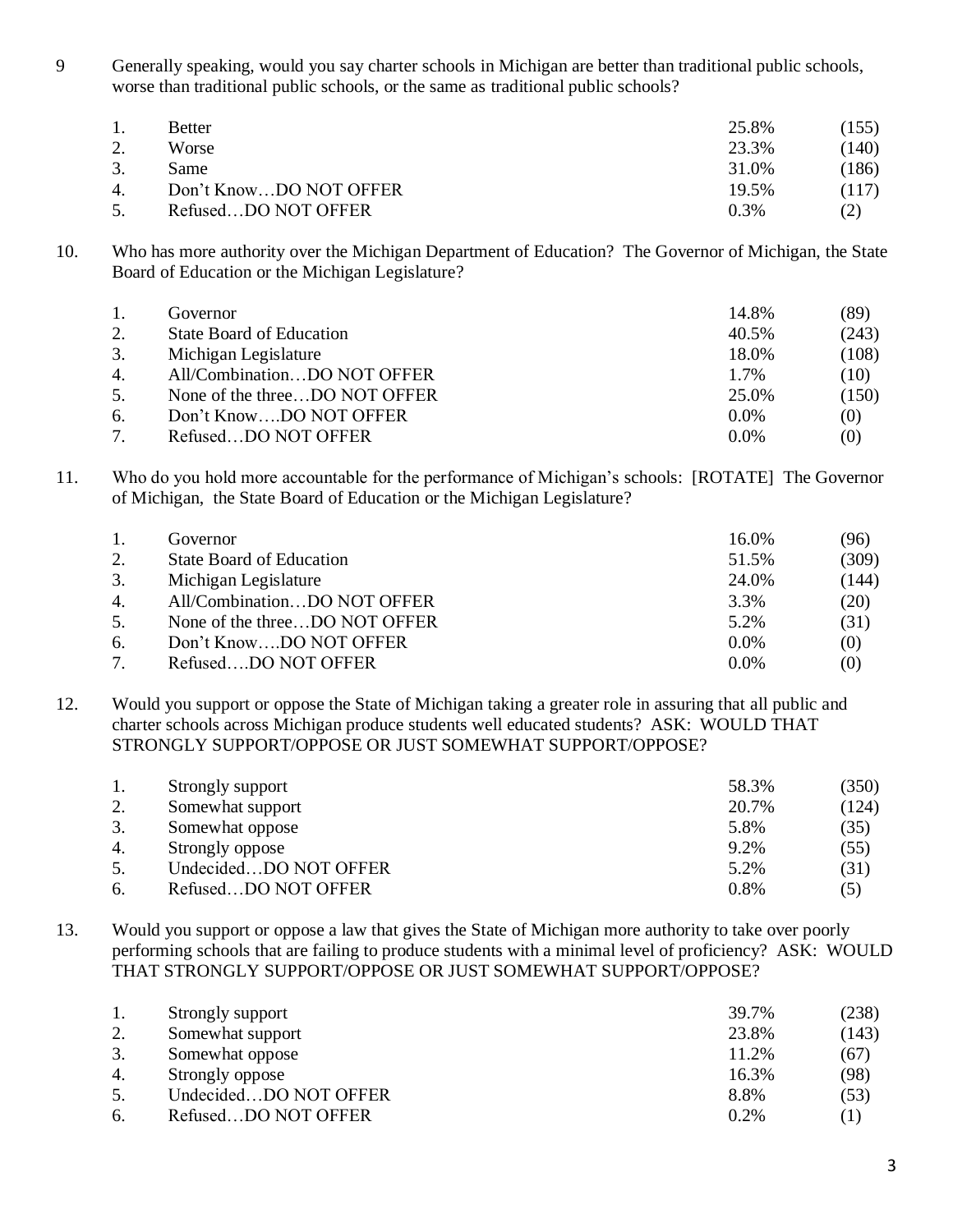14. Currently the State of Massachusetts has been recognized as having among the best schools in the nation in part because they also require some of the strongest public school accountability standards in the nation including grading each schools with an A through F grade, requiring a timeframe to improve struggling schools, providing improvement assistance for struggling schools, and if those steps fail requiring that the state take over a failing school. Would you support or oppose Michigan implementing an education accountability plan like Massachusetts? ASK: WOULD THAT STRONGLY SUPPORT/OPPOSE OR JUST SOMEWHAT SUPPORT/OPPOSE?

|    | Strongly support      | 43.0% | (258) |
|----|-----------------------|-------|-------|
| 2. | Somewhat support      | 31.0% | (186) |
|    | Somewhat oppose       | 7.5%  | (45)  |
| 4. | Strongly oppose       | 9.7%  | (58)  |
| 5. | UndecidedDO NOT OFFER | 8.2%  | (49)  |
| 6. | RefusedDO NOT OFFER   | 0.7%  | (4)   |

## I AM GOING TO READ YOU SOME OF THE REQUIREMENTS OTHER STATES HAVE IN AN ATTEMPT TO MAKE THEIR SCHOOLS MORE ACCOUNTABLE. FOR EACH, PLEASE TELL ME IF YOU AGREE OR DISAGREE THAT MICHIGAN SHOULD IMPLEMENT THOSE STEPS ALSO.

15. Provide every public schools with an A through F grade on their ability to educate their students based on student test scores aligned with strong proficiency standards to help give parents a clear understanding of how their school is doing. Would you agree or disagree with Michigan implementing this step? ASK: WOULD THAT BE STRONGLY AGREE/DISAGREE OR JUST SOMEWHAT AGREE/DISAGREE?

| (182) |
|-------|
|       |
| (41)  |
| (64)  |
| (13)  |
| (17)  |
|       |

16. Begin in depth reviews of schools that get a grade of C or lower. Require any school getting a grade of D or lower to implement a turnaround improvement plan led by the district. And after being given time to implement a turnaround plan require a state takeover of any school getting an F. That state takeover of schools that maintain an F grade could include replacement of staff, voiding of employee and vendor contracts at that school, hiring an outside education operator, extending the school day or number of school days, and having access to some additional funding for a turnaround. Would you agree or disagree with Michigan implementing that step? ASK: WOULD THAT BE STRONGLY AGREE/DISAGREE OR JUST SOMEWHAT AGREE/DISAGREE?

|    | Strongly agree                          | 40.5% | (243) |
|----|-----------------------------------------|-------|-------|
| 2. | Somewhat agree                          | 27.8% | (167) |
| 3. | Somewhat disagree                       | 10.3% | (62)  |
| 4. | Strongly disagree                       | 14.8% | (89)  |
| 5. | Neither agree, nor disagreeDO NOT OFFER | 3.7%  | (22)  |
| 6. | Don't Know/RefusedDO NOT OFFER          | 2.8%  | (17)  |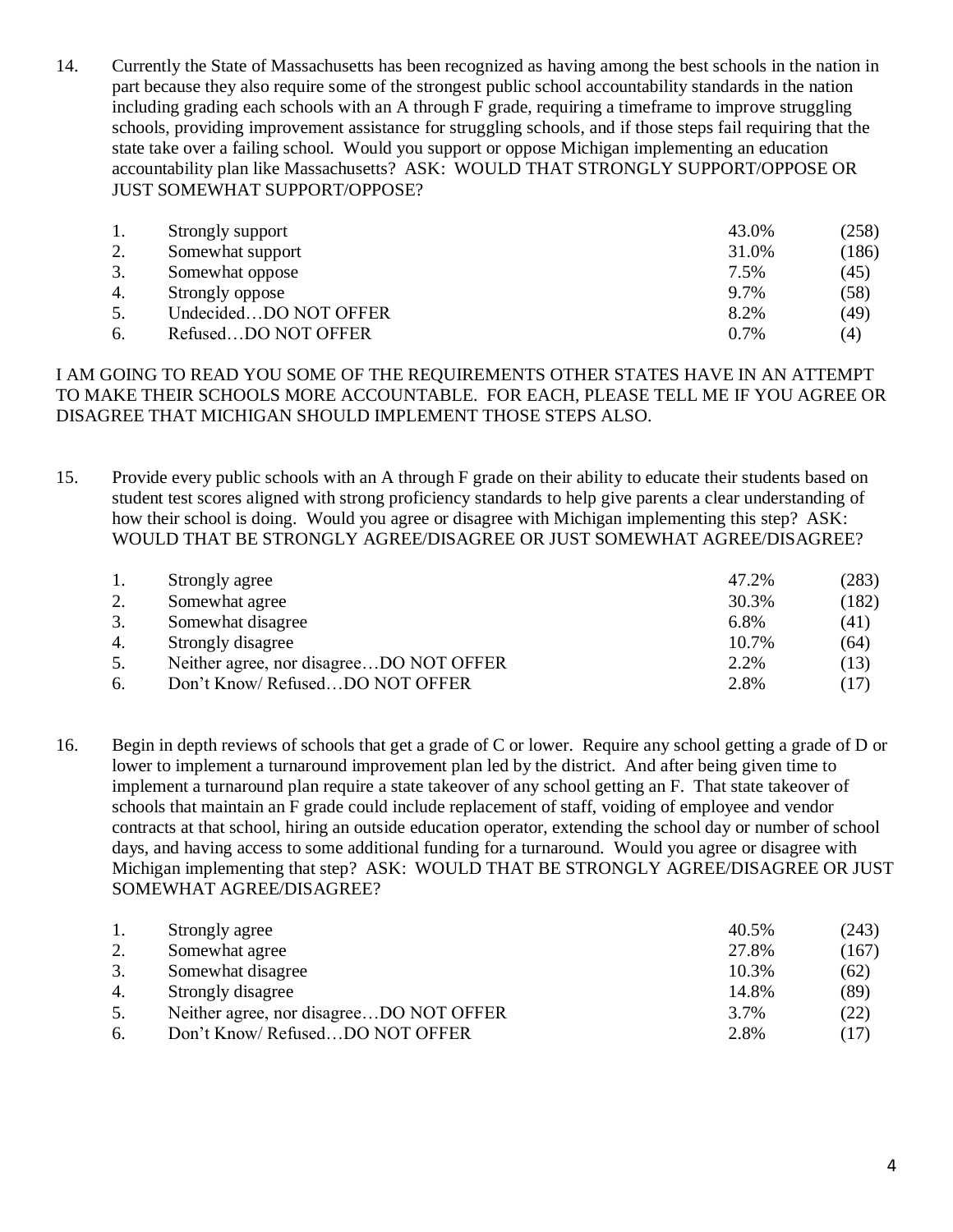17. Require that charter schools be held to the same standards as traditional public schools. Would you agree or disagree with Michigan implementing that step? ASK: WOULD THAT BE STRONGLY AGREE/DISAGREE OR JUST SOMEWHAT AGREE/DISAGREE?

|    | Strongly agree                          | 72.0% | (432) |
|----|-----------------------------------------|-------|-------|
| 2. | Somewhat agree                          | 16.2% | (97)  |
|    | Somewhat disagree                       | 3.3%  | (20)  |
| 4. | Strongly disagree                       | 4.3%  | (26)  |
| 5. | Neither agree, nor disagreeDO NOT OFFER | 1.5%  | (9)   |
| 6. | Don't Know/RefusedDO NOT OFFER          | 2.7%  | (16)  |

18. Charter schools must currently be authorized by universities, community colleges, intermediate school districts or local school districts. If an entity has a track record of accepting or enabling poor performing charter schools, their ability to authorize charter schools would be revoked. Would you agree or disagree with Michigan implementing that step? ASK: WOULD THAT BE STRONGLY AGREE/DISAGREE OR JUST SOMEWHAT AGREE/DISAGREE?

|    | Strongly agree                          | 56.5% | (339) |
|----|-----------------------------------------|-------|-------|
| 2. | Somewhat agree                          | 25.3% | (152) |
| 3. | Somewhat disagree                       | 5.5%  | (33)  |
| 4. | Strongly disagree                       | 4.8%  | (29)  |
| 5. | Neither agree, nor disagreeDO NOT OFFER | 2.8%  | (17)  |
| 6. | Don't Know/RefusedDO NOT OFFER          | 5.0%  | (30)  |

19. In every state, the Department of Education plays a key role in school accountability. However, Michigan's Department of Education has a system that makes it different from many other states. In half the states, the Department of Education reports to the Governor of that state, and the Governor is held responsible for the department by the voters. But in Michigan, the Department of Education reports to the State School Superintendent who is appointed by an elected State Board of Education that is independent of the state's governor. Would you support or oppose a change to Michigan's Constitution to move control of the Department of Education directly under control of whoever the future Governor of Michigan might be instead of an independently elected State Board of Education? ASK: WOULD THAT BE STRONGLY SUPPORT/OPPOSE OR JUST SOMEWHAT SUPPORT/OPPOSE?

|    | Strongly support       | 21.8% | (131) |
|----|------------------------|-------|-------|
|    | Somewhat support       | 16.5% | (99)  |
|    | Somewhat oppose        | 18.2% | (109) |
| 4. | Strongly oppose        | 33.2% | (199) |
| 5. | Don't KnowDO NOT OFFER | 10.0% | (60)  |
| 6. | RefusedDO NOT OFFER    | 0.3%  | (2)   |

Now, I just want to ask you a few questions for statistical purposes.

20. Generally speaking, would you say you tend to vote mostly for Republican candidates, do you vote mostly for Democratic candidates, or would you say that you vote equally for both Republican and Democratic candidates? IF VOTE EQUALLY ASK: WOULD YOU SAY YOU LEAN MORE TO THE DEMOCRATIC PARTY OR MORE TO THE REPUBLICAN PARTY, OR WOULD YOU SAY YOU ARE AN INDEPENDENT VOTER?

|    | <b>Strong Democratic</b>   | 27.0%   | (162) |
|----|----------------------------|---------|-------|
|    | Lean Democratic            | 11.5%   | (69)  |
| 3. | Independent                | 25.8%   | (155) |
| 4. | Lean Republican            | 11.7%   | (70)  |
| 5. | <b>Strong Republican</b>   | 23.3%   | (140) |
| 6. | Don't Know/ Refused/ Other | $0.7\%$ | (4)   |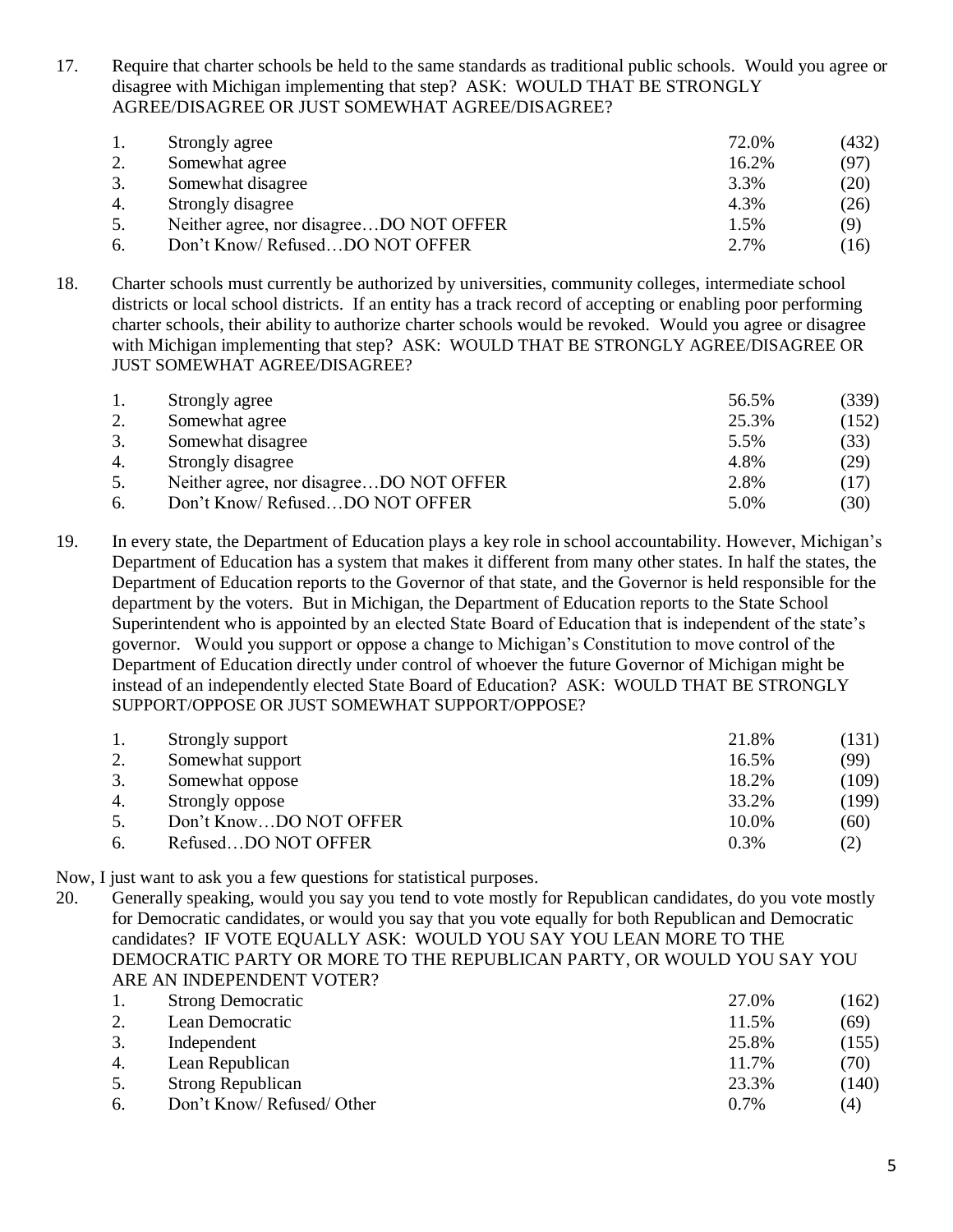21. And on a scale of one to ten, how excited are you about casting a ballot in the 2018 election in Michigan? One means very low and ten means very high, and you can choose any number. SCORE: 7.0

|     | $\mathbf{1}$<br>4.2%                                                                      | $\overline{2}$<br>1.3%                               | 3<br>5.2%           | $\overline{4}$<br>3.7% | 5<br>19.25                              | 6<br>6.0% | 7                                                                 | 8<br>11.3% 14.0% 3.5% | 9 | 10<br>29.8% | DK/Ref<br>1.8% |       |       |
|-----|-------------------------------------------------------------------------------------------|------------------------------------------------------|---------------------|------------------------|-----------------------------------------|-----------|-------------------------------------------------------------------|-----------------------|---|-------------|----------------|-------|-------|
|     |                                                                                           |                                                      |                     |                        |                                         |           |                                                                   |                       |   |             |                |       |       |
| 22. |                                                                                           | Could you please tell me in what year you were born? |                     |                        |                                         |           |                                                                   |                       |   |             |                |       |       |
|     | 1.                                                                                        | 1988-1999                                            |                     |                        |                                         |           |                                                                   |                       |   |             |                | 16.3% | (98)  |
|     | 2.                                                                                        | 1978-1987                                            |                     |                        |                                         |           |                                                                   |                       |   |             |                | 16.7% | (100) |
|     | 3.                                                                                        | 1968-1977                                            |                     |                        |                                         |           |                                                                   |                       |   |             |                | 17.3% | (104) |
|     | 4.                                                                                        | 1953-1967                                            |                     |                        |                                         |           |                                                                   |                       |   |             |                | 28.0% | (168) |
|     | 5.                                                                                        |                                                      | 1952 or before      |                        |                                         |           |                                                                   |                       |   |             |                | 20.8% | (125) |
|     | 6.                                                                                        |                                                      | RefusedDO NOT OFFER |                        |                                         |           |                                                                   |                       |   |             |                | 0.8%  | (5)   |
| 23. |                                                                                           |                                                      |                     |                        |                                         |           | And what would you say is the last grade of school you completed? |                       |   |             |                |       |       |
|     | 1.                                                                                        |                                                      | High school or less |                        |                                         |           |                                                                   |                       |   |             |                | 22.7% | (136) |
|     | 2.                                                                                        |                                                      |                     |                        |                                         |           | Community college, vocational training or some college            |                       |   |             |                | 27.8% | (167) |
|     | 3.                                                                                        |                                                      | College Graduate    |                        |                                         |           |                                                                   |                       |   |             |                | 48.8% | (293) |
|     | $\overline{4}$ .                                                                          |                                                      | Don't Know/Refused  |                        |                                         |           |                                                                   |                       |   |             |                | 0.7%  | (4)   |
| 24. |                                                                                           | And what is your race or ethnic background?          |                     |                        |                                         |           |                                                                   |                       |   |             |                |       |       |
|     | 1.                                                                                        | Caucasian                                            |                     |                        |                                         |           |                                                                   |                       |   |             |                | 77.8% | (467) |
|     | 2.                                                                                        |                                                      | African American    |                        |                                         |           |                                                                   |                       |   |             |                | 11.0% | (66)  |
|     | 3.                                                                                        |                                                      |                     |                        | Hispanic/Puerto Rican/ Mexican American |           |                                                                   |                       |   |             |                | 0.7%  | (4)   |
|     | $\overline{4}$ .                                                                          | Asian                                                |                     |                        |                                         |           |                                                                   |                       |   |             |                | 0.5%  | (3)   |
|     | 5.                                                                                        |                                                      |                     |                        | Mixed RaceDO NOT OFFER                  |           |                                                                   |                       |   |             |                | 2.0%  | (12)  |
|     | 6.                                                                                        |                                                      | Native American     |                        |                                         |           |                                                                   |                       |   |             |                | 1.0%  | (6)   |
|     | 7.                                                                                        |                                                      |                     |                        |                                         |           | Other/ Don't Know/ RefusedDO NOT OFFER                            |                       |   |             |                | 7.0%  | (42)  |
| 25. | And would you say you do or do not have children under the age of 19 living in your home? |                                                      |                     |                        |                                         |           |                                                                   |                       |   |             |                |       |       |
|     | 1.                                                                                        | Yes                                                  |                     |                        |                                         |           |                                                                   |                       |   |             |                | 34.3% | (206) |
|     | 2.                                                                                        | N <sub>o</sub>                                       |                     |                        |                                         |           |                                                                   |                       |   |             |                | 64.8% | (389) |
|     | 3.                                                                                        |                                                      | RefusedDO NOT OFFER |                        |                                         |           |                                                                   |                       |   |             |                | 0.8%  | (5)   |
| 26. | Gender                                                                                    |                                                      |                     |                        |                                         |           |                                                                   |                       |   |             |                |       |       |
|     | 1.                                                                                        | Male                                                 |                     |                        |                                         |           |                                                                   |                       |   |             |                | 48.0% | (288) |
|     | 2.                                                                                        | Female                                               |                     |                        |                                         |           |                                                                   |                       |   |             |                | 52.0% | (312) |
| 27. | Telephone                                                                                 |                                                      |                     |                        |                                         |           |                                                                   |                       |   |             |                |       |       |
|     | 1.                                                                                        | Cell phone                                           |                     |                        |                                         |           |                                                                   |                       |   |             |                | 30.0% | (180) |
|     | 2.                                                                                        | Land line                                            |                     |                        |                                         |           |                                                                   |                       |   |             |                | 70.0% | (420) |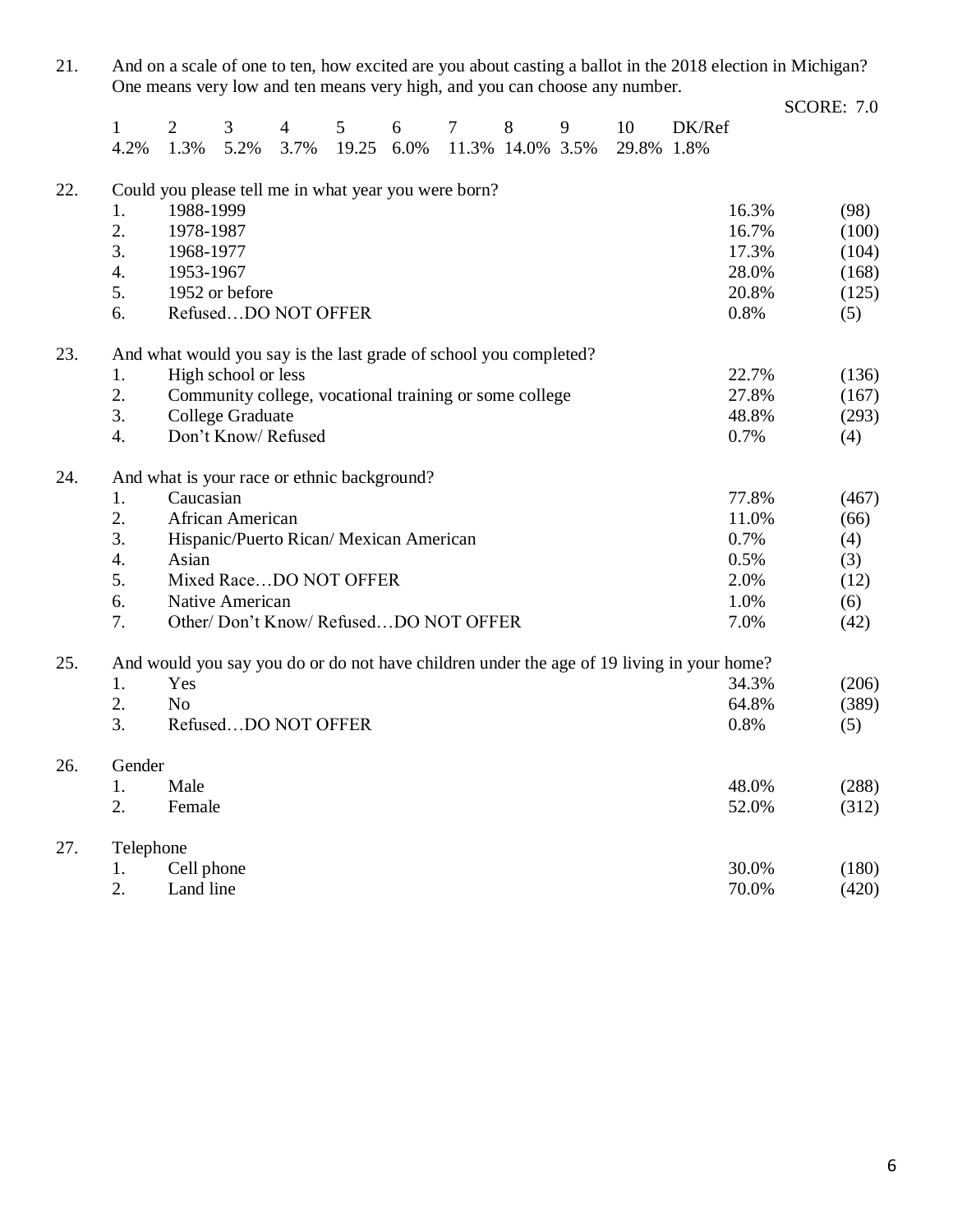## **CROSSTABS**

4. I want to spend the remainder of the survey having you think about K-12 schools in Michigan Do you approve or disapprove of the job being done by Michigan's public schools? ASK: WOULD THAT STRONGLY APPROVE/DISAPPROVE OF JUST SOMEWHAT APPROVE/DISAPPROVE?

|                    | Strongly | Somewhat | Somewhat | Strongly |
|--------------------|----------|----------|----------|----------|
|                    | Support  | Support  | Oppose   | Oppose   |
| Dem                | 23.5%    | 29.0%    | 16.7%    | 19.8%    |
| Lean Dem           | 21.7%    | 30.4%    | 15.9%    | 24.6%    |
| Independent        | 21.9%    | 25.8%    | 14.2%    | 26.5%    |
| Lean GOP           | 10.0%    | 31.4%    | 21.4%    | 28.6%    |
| <b>GOP</b>         | 15.0%    | 25.0%    | 20.0%    | 31.4%    |
| Male               | 19.8%    | 27.4%    | 15.6%    | 27.1%    |
| Female             | 18.9%    | 27.9%    | 18.9%    | 24.7%    |
| <b>High School</b> | 18.4%    | 31.6%    | 14.7%    | 27.9%    |
| Some Post          | 16.8%    | 28.1%    | 15.0%    | 30.5%    |
| College Grad       | 21.5%    | 25.6%    | 19.5%    | 22.2%    |
| Children           | 19.4%    | 26.2%    | 21.8%    | 23.8%    |
| No Children        | 19.5%    | 28.3%    | 14.7%    | 27.0%    |
| 18-29              | 14.3%    | 27.6%    | 21.4%    | 28.6%    |
| 30-39              | 15.0%    | 33.0%    | 21.0%    | 19.0%    |
| 40-49              | 23.1%    | 22.1%    | 18.3%    | 26.9%    |
| 50-64              | 18.5%    | 29.2%    | 18.5%    | 25.6%    |
| $65+$              | 23.2%    | 27.2%    | 9.6%     | 28.8%    |
| White              | 19.9%    | 28.7%    | 16.5%    | 24.2%    |
| <b>Black</b>       | 9.1%     | 21.2%    | 24.2%    | 40.9%    |
| UP/N               | 22.6%    | 21.0%    | 17.7%    | 24.2%    |
| West               | 22.5%    | 21.1%    | 21.1%    | 25.4%    |
| Southwest          | 21.2%    | 21.2%    | 19.2%    | 30.8%    |
| Mid                | 17.4%    | 37.0%    | 21.7%    | 13.0%    |
| E Central          | 21.4%    | 35.7%    | 14.3%    | 18.6%    |
| Oakland            | 15.9%    | 34.1%    | 12.2%    | 28.0%    |
| Macomb             | 18.4%    | 30.6%    | 10.2%    | 32.7%    |
| Wayne              | 13.5%    | 29.7%    | 13.5%    | 31.1%    |
| Detroit            | 14.7%    | 23.5%    | 23.5%    | 32.4%    |
| Remainder          | 25.0%    | 20.0%    | 25.0%    | 23.3%    |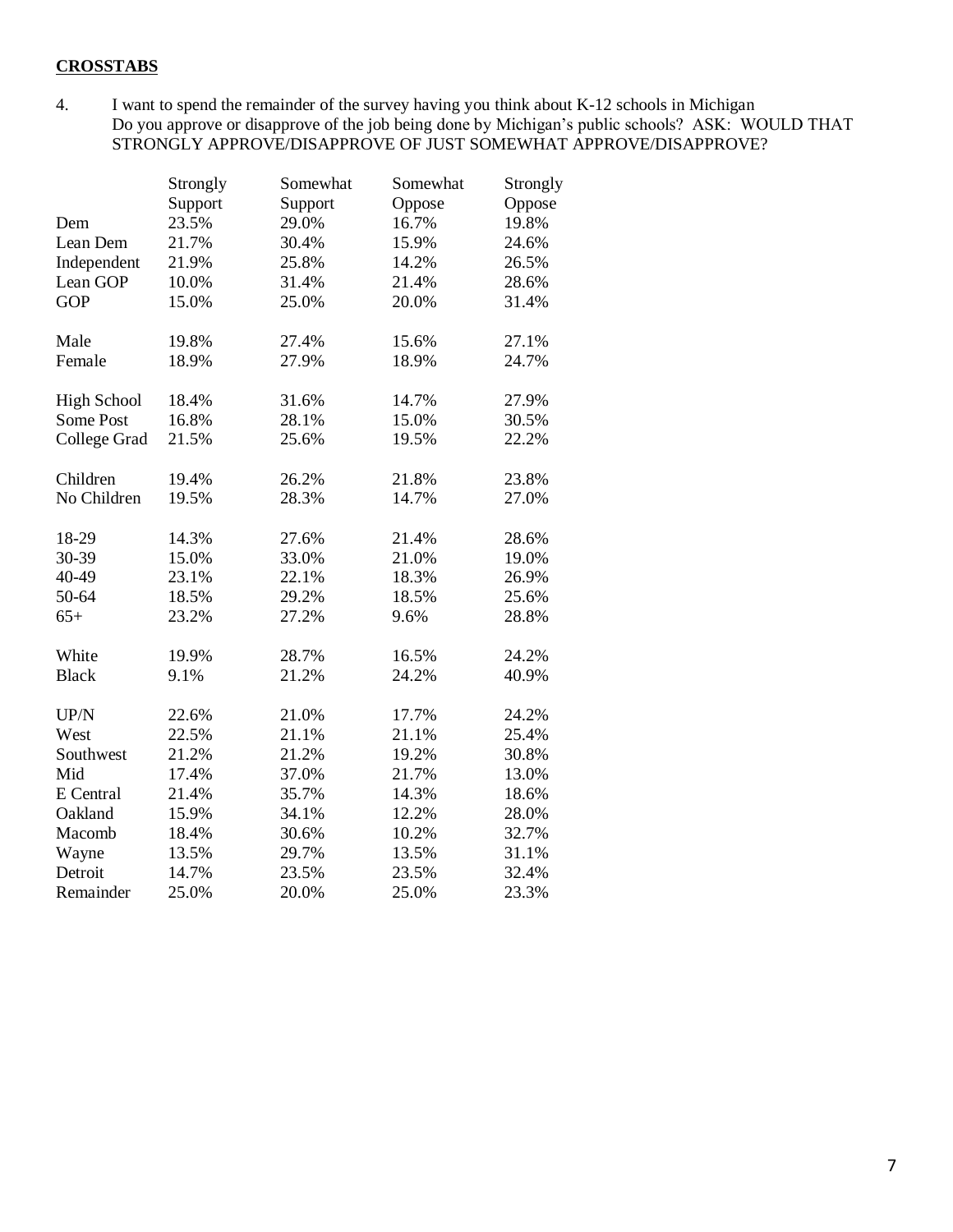## 5. And would you say you approve or disapprove of the job being done by your LOCAL public schools? ASK: WOULD THAT STRONGLY APPROVE/DISAPPROVE OF JUST SOMEWHAT APPROVE/DISAPPROVE?

|                    | Strongly | Somewhat | Somewhat | Strongly |
|--------------------|----------|----------|----------|----------|
|                    | Support  | Support  | Oppose   | Oppose   |
| Dem                | 45.1%    | 23.5%    | 13.0%    | 14.8%    |
| Lean Dem           | 27.5%    | 33.3%    | 14.5%    | 17.4%    |
| Independent        | 41.3%    | 21.3%    | 11.0%    | 16.8%    |
| Lean GOP           | 24.3%    | 35.7%    | 11.4%    | 18.6%    |
| <b>GOP</b>         | 37.1%    | 28.6%    | 15.7%    | 15.7%    |
| Male               | 37.5%    | 27.8%    | 13.2%    | 15.6%    |
| Female             | 37.8%    | 26.0%    | 13.1%    | 16.7%    |
| <b>High School</b> | 27.9%    | 34.6%    | 11.0%    | 21.3%    |
| Some Post          | 35.9%    | 24.0%    | 12.6%    | 20.4%    |
| College Grad       | 43.7%    | 24.2%    | 14.7%    | 11.6%    |
| Children           | 38.8%    | 25.7%    | 14.1%    | 16.5%    |
| No Children        | 37.3%    | 26.7%    | 12.9%    | 16.2%    |
| 18-29              | 25.5%    | 34.7%    | 15.3%    | 16.3%    |
| 30-39              | 44.0%    | 26.0%    | 13.0%    | 9.0%     |
| 40-49              | 39.4%    | 19.2%    | 17.3%    | 18.3%    |
| 50-64              | 38.7%    | 25.6%    | 14.3%    | 16.1%    |
| $65+$              | 40.0%    | 28.0%    | 7.2%     | 20.8%    |
| White              | 40.9%    | 26.3%    | 12.2%    | 13.9%    |
| <b>Black</b>       | 15.2%    | 25.8%    | 24.2%    | 34.8%    |
| UP/N               | 38.7%    | 22.6%    | 16.1%    | 17.7%    |
| West               | 42.3%    | 16.9%    | 18.3%    | 12.7%    |
| Southwest          | 38.5%    | 23.1%    | 15.4%    | 17.3%    |
| Mid                | 30.4%    | 32.6%    | 21.7%    | 8.7%     |
| E Central          | 47.1%    | 24.3%    | 11.4%    | 15.7%    |
| Oakland            | 38.0%    | 35.4%    | 11.0%    | 11.0%    |
| Macomb             | 38.8%    | 30.6%    | 2.0%     | 20.4%    |
| Wayne              | 32.4%    | 25.7%    | 8.1%     | 20.3%    |
| Detroit            | 14.7%    | 29.4%    | 17.6%    | 35.3%    |
| Remainder          | 41.7%    | 30.0%    | 13.3%    | 11.7%    |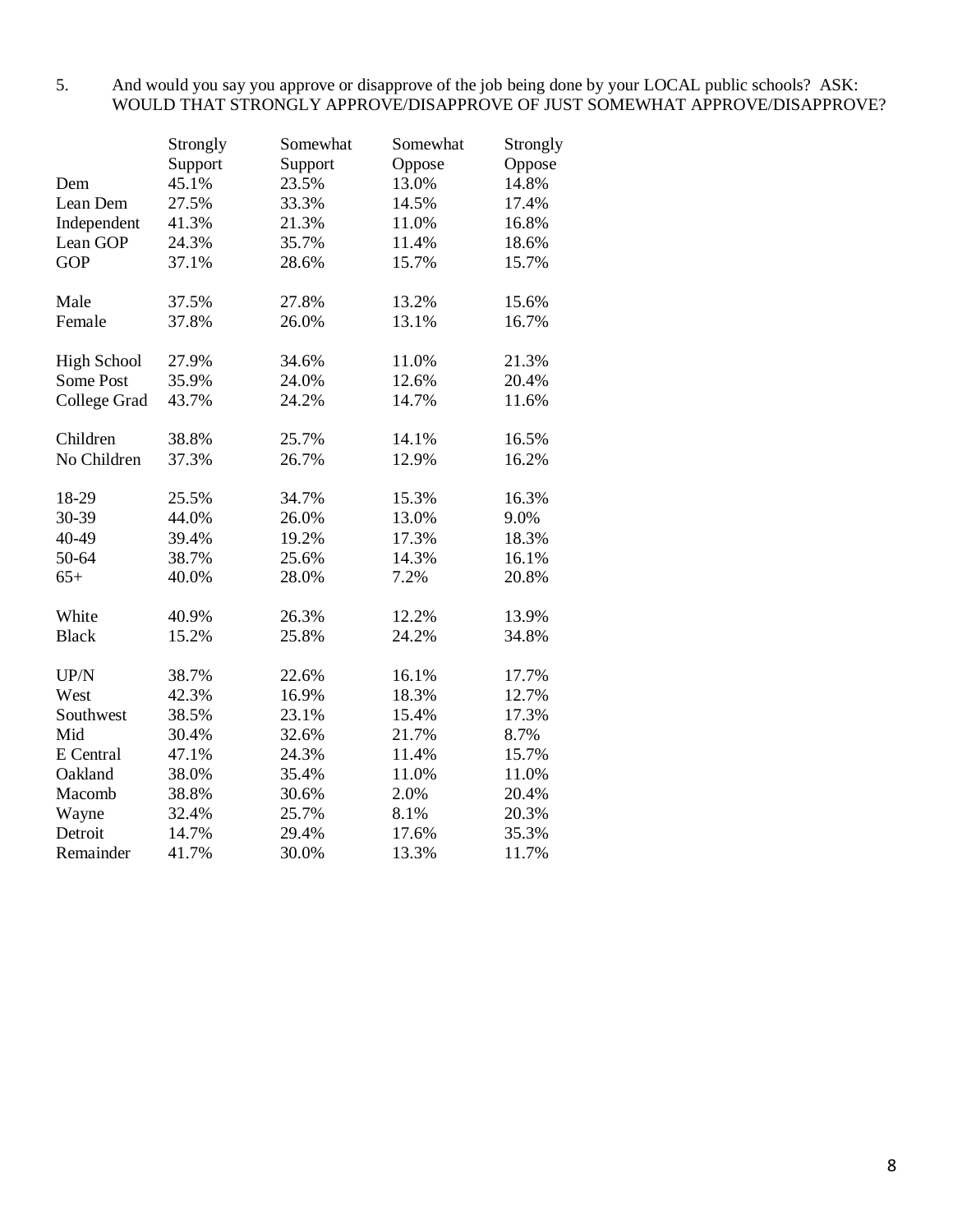6. Would you say Michigan schools are better than schools in other states, worse than schools in other states, or would you say Michigan schools are the same as schools in other states?

|                     | <b>Better</b> | Worse | Same  |
|---------------------|---------------|-------|-------|
| Dem                 | 16.7%         | 22.8% | 37.0% |
| Lean Dem            | 20.3%         | 21.7% | 31.9% |
| Independent         | 16.1%         | 14.2% | 41.9% |
| Lean GOP            | 18.6%         | 21.4% | 28.6% |
| <b>GOP</b>          | 16.4%         | 20.7% | 41.4% |
| Male                | 20.5%         | 13.9% | 39.6% |
| Female              | 14.1%         | 25.0% | 36.2% |
| <b>High School</b>  | 13.2%         | 20.6% | 36.8% |
| Some Post           | 15.0%         | 19.2% | 39.5% |
| <b>College Grad</b> | 20.5%         | 19.8% | 36.9% |
| Children            | 19.4%         | 17.0% | 37.9% |
| No Children         | 16.2%         | 21.1% | 37.5% |
| 18-29               | 16.3%         | 20.4% | 35.7% |
| 30-39               | 21.0%         | 21.0% | 29.0% |
| 40-49               | 15.4%         | 17.3% | 45.2% |
| 50-64               | 19.0%         | 20.8% | 36.9% |
| $65+$               | 13.6%         | 18.4% | 41.6% |
| White               | 19.9%         | 17.1% | 38.8% |
| <b>Black</b>        | 7.6%          | 36.4% | 31.8% |
| UP/N                | 17.7%         | 17.7% | 45.2% |
| West                | 14.1%         | 12.7% | 46.5% |
| Southwest           | 17.3%         | 23.1% | 38.5% |
| Mid                 | 13.0%         | 19.6% | 45.7% |
| E Central           | 21.4%         | 14.3% | 38.6% |
| Oakland             | 23.2%         | 23.2% | 32.9% |
| Macomb              | 10.2%         | 22.4% | 36.7% |
| Wayne               | 20.3%         | 21.6% | 29.7% |
| Detroit             | 2.9%          | 26.5% | 32.4% |
| Remainder           | 20.0%         | 20.0% | 33.3% |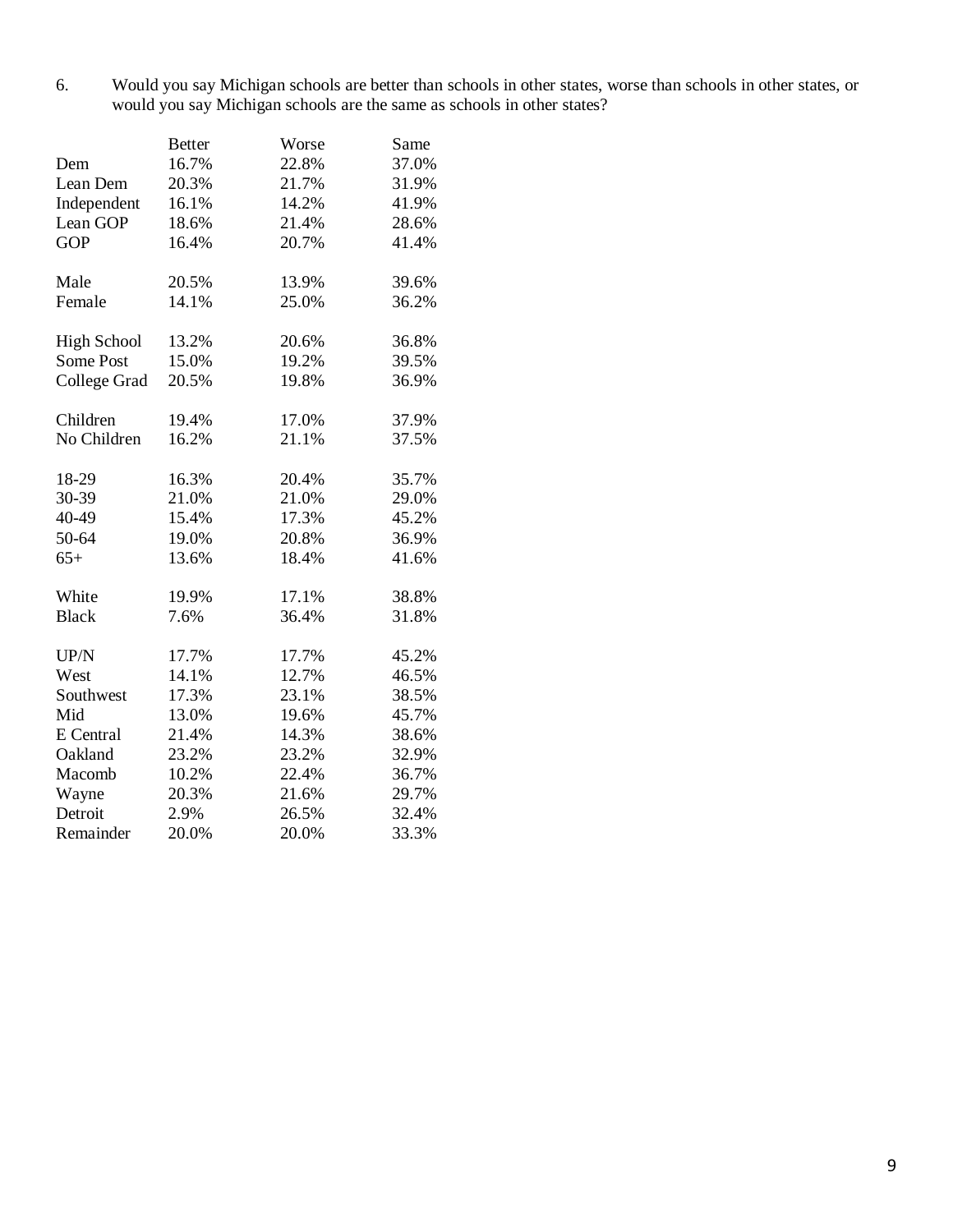7. And would you say Michigan schools get enough money, get too much money, or would you say Michigan schools need more money?

|                    | Enough Too Much |       | Need More |
|--------------------|-----------------|-------|-----------|
| Dem                | 6.8%            | 0.6%  | 88.9%     |
| Lean Dem           | 7.2%            | 0.0%  | 79.7%     |
| Independent        | 23.2%           | 4.5%  | 63.9%     |
| Lean GOP           | 44.3%           | 7.1%  | 35.7%     |
| <b>GOP</b>         | 37.9%           | 10.0% | 40.0%     |
| Male               | 28.1%           | 6.3%  | 55.2%     |
| Female             | 17.9%           | 3.2%  | 71.2%     |
| <b>High School</b> | 18.4%           | 4.4%  | 62.5%     |
| Some Post          | 24.6%           | 4.8%  | 61.1%     |
| College Grad       | 23.9%           | 4.8%  | 65.2%     |
| Children           | 21.8%           | 1.9%  | 66.5%     |
| No Children        | 23.1%           | 6.2%  | 62.2%     |
| 18-29              | 10.2%           | 2.0%  | 75.5%     |
| 30-39              | 19.0%           | 3.0%  | 71.0%     |
| 40-49              | 26.0%           | 4.8%  | 66.3%     |
| 50-64              | 26.8%           | 5.4%  | 58.3%     |
| $65+$              | 28.0%           | 7.2%  | 52.8%     |
| White              | 24.4%           | 5.4%  | 61.0%     |
| <b>Black</b>       | 12.1%           | 1.5%  | 83.3%     |
| UP/N               | 12.9%           | 4.8%  | 67.7%     |
| West               | 22.5%           | 4.2%  | 66.2%     |
| Southwest          | 28.8%           | 5.8%  | 61.5%     |
| Mid                | 26.1%           | 6.5%  | 50.0%     |
| E Central          | 22.9%           | 4.3%  | 62.9%     |
| Oakland            | 14.6%           | 6.1%  | 68.3%     |
| Macomb             | 28.6%           | 6.1%  | 55.1%     |
| Wayne              | 21.6%           | 5.4%  | 68.9%     |
| Detroit            | 17.6%           | 0.0%  | 79.4%     |
| Remainder          | 36.7%           | 1.7%  | 53.3%     |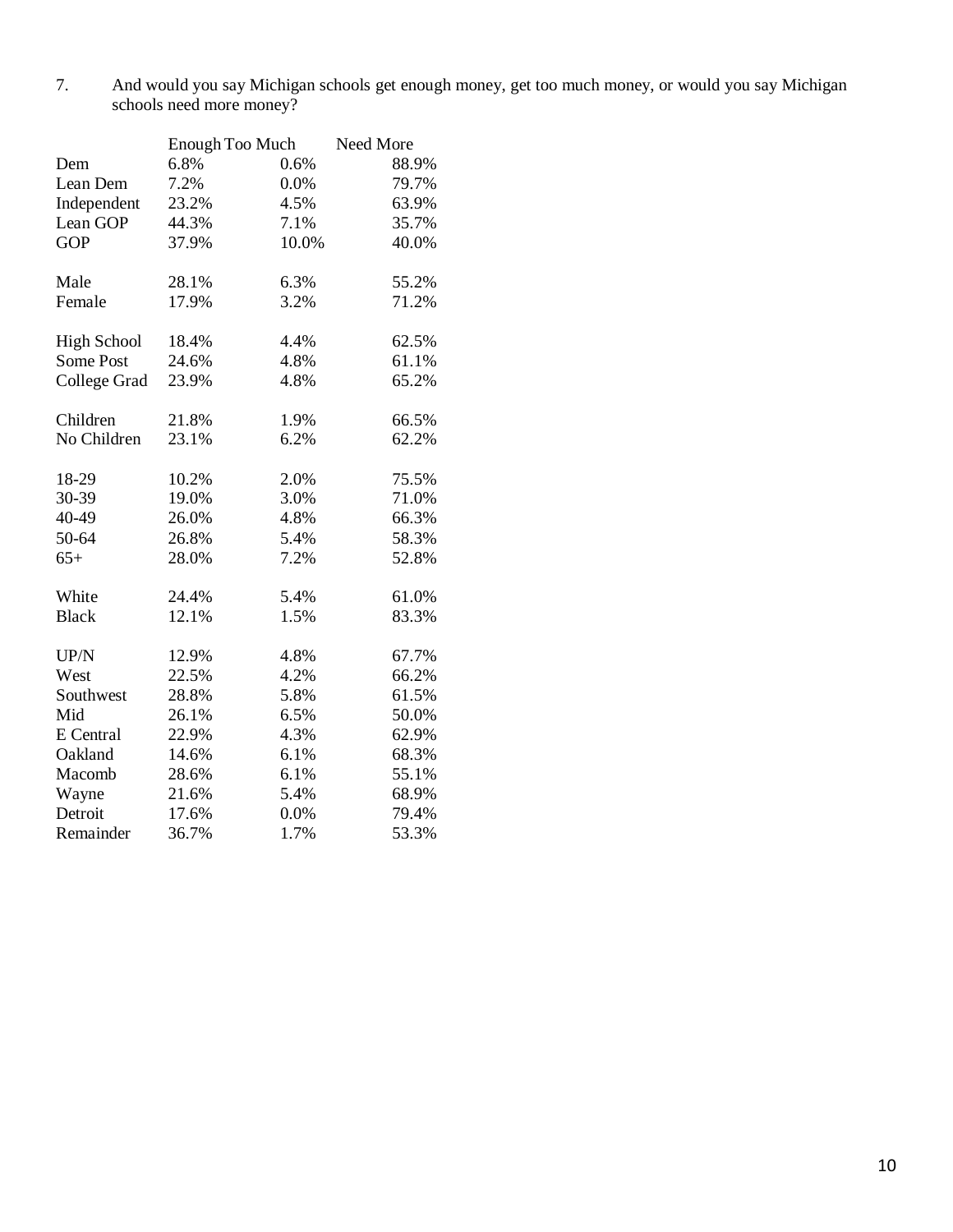8. Do you believe Michigan's public and charter schools are currently held accountable for producing proficient students?

|                    | Yes   | No    |
|--------------------|-------|-------|
| Dem                | 37.0% | 45.7% |
| Lean Dem           | 39.1% | 37.7% |
| Independent        | 40.0% | 38.7% |
| Lean GOP           | 45.7% | 41.4% |
| <b>GOP</b>         | 42.9% | 45.7% |
| Male               | 41.3% | 43.8% |
| Female             | 39.7% | 41.3% |
| <b>High School</b> | 41.9% | 37.5% |
| Some Post          | 38.9% | 44.9% |
| College Grad       | 40.3% | 43.7% |
| Children           | 39.3% | 42.7% |
| No Children        | 41.1% | 42.4% |
| 18-29              | 51.0% | 31.6% |
| 30-39              | 45.0% | 41.0% |
| 40-49              | 37.5% | 48.1% |
| 50-64              | 35.1% | 49.4% |
| $65+$              | 39.2% | 39.2% |
| White              | 42.2% | 42.8% |
| <b>Black</b>       | 36.4% | 47.0% |
| UP/N               | 45.2% | 32.3% |
| West               | 54.9% | 23.9% |
| Southwest          | 48.1% | 34.6% |
| Mid                | 37.0% | 45.7% |
| E Central          | 32.9% | 47.1% |
| Oakland            | 29.3% | 52.4% |
| Macomb             | 44.9% | 38.8% |
| Wayne              | 41.9% | 45.9% |
| Detroit            | 35.3% | 50.0% |
| Remainder          | 36.7% | 55.0% |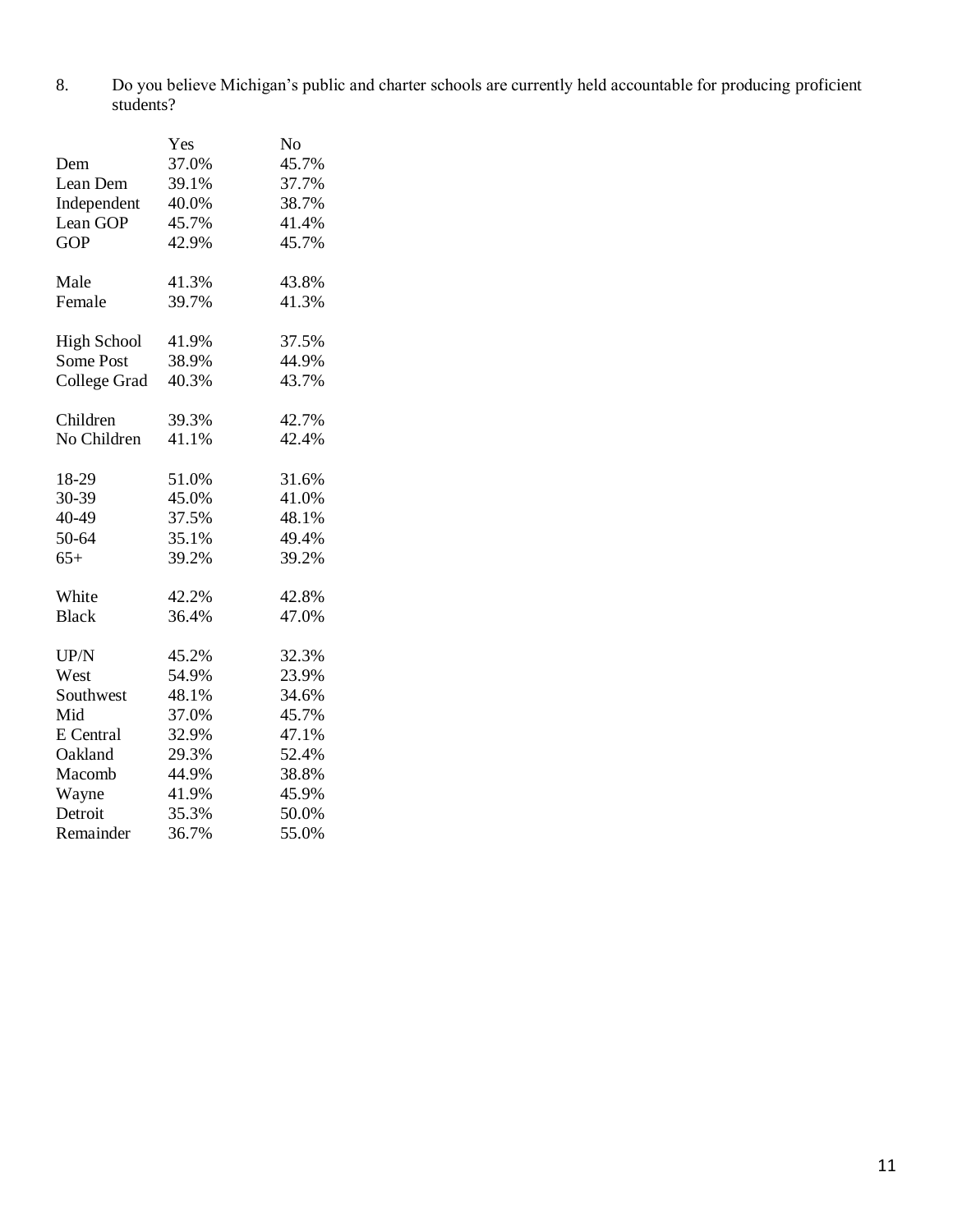9. Generally speaking, would you say charter schools in Michigan are better than traditional public schools, worse than traditional public schools, or the same as traditional public schools?

|                     | <b>Better</b> | Worse | Same  |
|---------------------|---------------|-------|-------|
| Dem                 | 13.6%         | 37.7% | 30.9% |
| Lean Dem            | 17.4%         | 26.1% | 36.2% |
| Independent         | 26.5%         | 19.4% | 32.3% |
| Lean GOP            | 37.1%         | 10.0% | 28.6% |
| <b>GOP</b>          | 37.9%         | 16.4% | 27.9% |
| Male                | 30.2%         | 23.6% | 28.1% |
| Female              | 21.8%         | 23.1% | 33.7% |
| <b>High School</b>  | 35.3%         | 12.5% | 31.6% |
| Some Post           | 26.9%         | 20.4% | 30.5% |
| <b>College Grad</b> | 20.8%         | 30.0% | 31.1% |
| Children            | 21.4%         | 23.8% | 34.0% |
| No Children         | 28.3%         | 23.2% | 29.3% |
| 18-29               | 29.6%         | 18.4% | 28.6% |
| 30-39               | 14.0%         | 25.0% | 32.0% |
| 40-49               | 23.1%         | 26.9% | 35.6% |
| 50-64               | 31.5%         | 20.8% | 33.3% |
| $65+$               | 27.2%         | 24.8% | 26.4% |
| White               | 27.6%         | 24.0% | 30.8% |
| <b>Black</b>        | 22.7%         | 22.7% | 36.4% |
| UP/N                | 30.6%         | 11.3% | 35.5% |
| West                | 25.4%         | 25.4% | 32.4% |
| Southwest           | 32.7%         | 21.2% | 34.6% |
| Mid                 | 23.9%         | 34.8% | 28.3% |
| E Central           | 20.0%         | 25.7% | 30.0% |
| Oakland             | 24.4%         | 28.0% | 28.0% |
| Macomb              | 28.6%         | 10.2% | 32.7% |
| Wayne               | 27.0%         | 24.3% | 32.4% |
| Detroit             | 11.8%         | 20.6% | 38.2% |
| Remainder           | 30.0%         | 28.3% | 21.7% |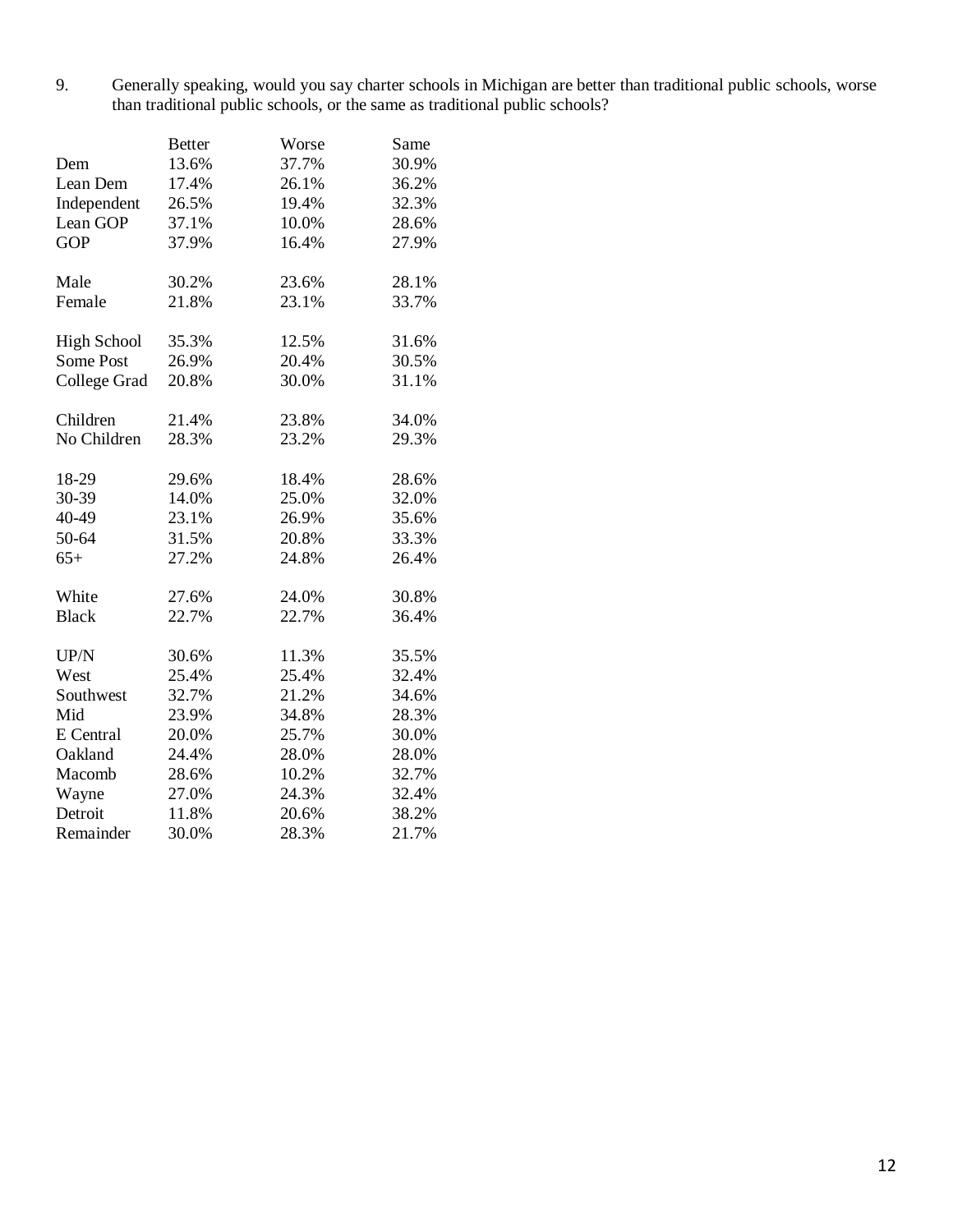10. Who has more authority over the Michigan Department of Education? The Governor of Michigan, the State Board of Education or the Michigan Legislature?

|                    | Gov   | State Bd | Legislature |
|--------------------|-------|----------|-------------|
| Dem                | 19.1% | 29.6%    | 25.9%       |
| Lean Dem           | 21.7% | 33.3%    | 20.3%       |
| Independent        | 14.8% | 40.0%    | 16.8%       |
| Lean GOP           | 8.6%  | 54.3%    | 12.9%       |
| <b>GOP</b>         | 10.0% | 50.7%    | 12.1%       |
| Male               | 15.6% | 41.3%    | 19.1%       |
| Female             | 14.1% | 39.7%    | 17.0%       |
| <b>High School</b> | 16.2% | 39.7%    | 19.1%       |
| Some Post          | 15.0% | 39.5%    | 12.6%       |
| College Grad       | 14.0% | 41.6%    | 20.5%       |
| Children           | 18.9% | 41.3%    | 17.0%       |
| No Children        | 12.6% | 40.4%    | 18.5%       |
| 18-29              | 7.1%  | 43.9%    | 15.3%       |
| 30-39              | 19.0% | 35.0%    | 21.0%       |
| 40-49              | 15.4% | 46.2%    | 16.3%       |
| 50-64              | 17.3% | 41.7%    | 14.3%       |
| $65+$              | 14.4% | 36.8%    | 21.6%       |
| White              | 13.1% | 42.2%    | 17.1%       |
| <b>Black</b>       | 28.8% | 27.3%    | 22.7%       |
| UP/N               | 8.1%  | 53.2%    | 16.1%       |
| West               | 14.1% | 39.4%    | 16.9%       |
| Southwest          | 7.7%  | 36.5%    | 25.0%       |
| Mid                | 13.0% | 39.1%    | 21.7%       |
| E Central          | 5.7%  | 54.3%    | 17.1%       |
| Oakland            | 20.7% | 26.8%    | 14.6%       |
| Macomb             | 22.4% | 42.9%    | 12.2%       |
| Wayne              | 17.6% | 43.2%    | 17.6%       |
| Detroit            | 32.4% | 23.5%    | 17.6%       |
| Remainder          | 13.3% | 40.0%    | 23.3%       |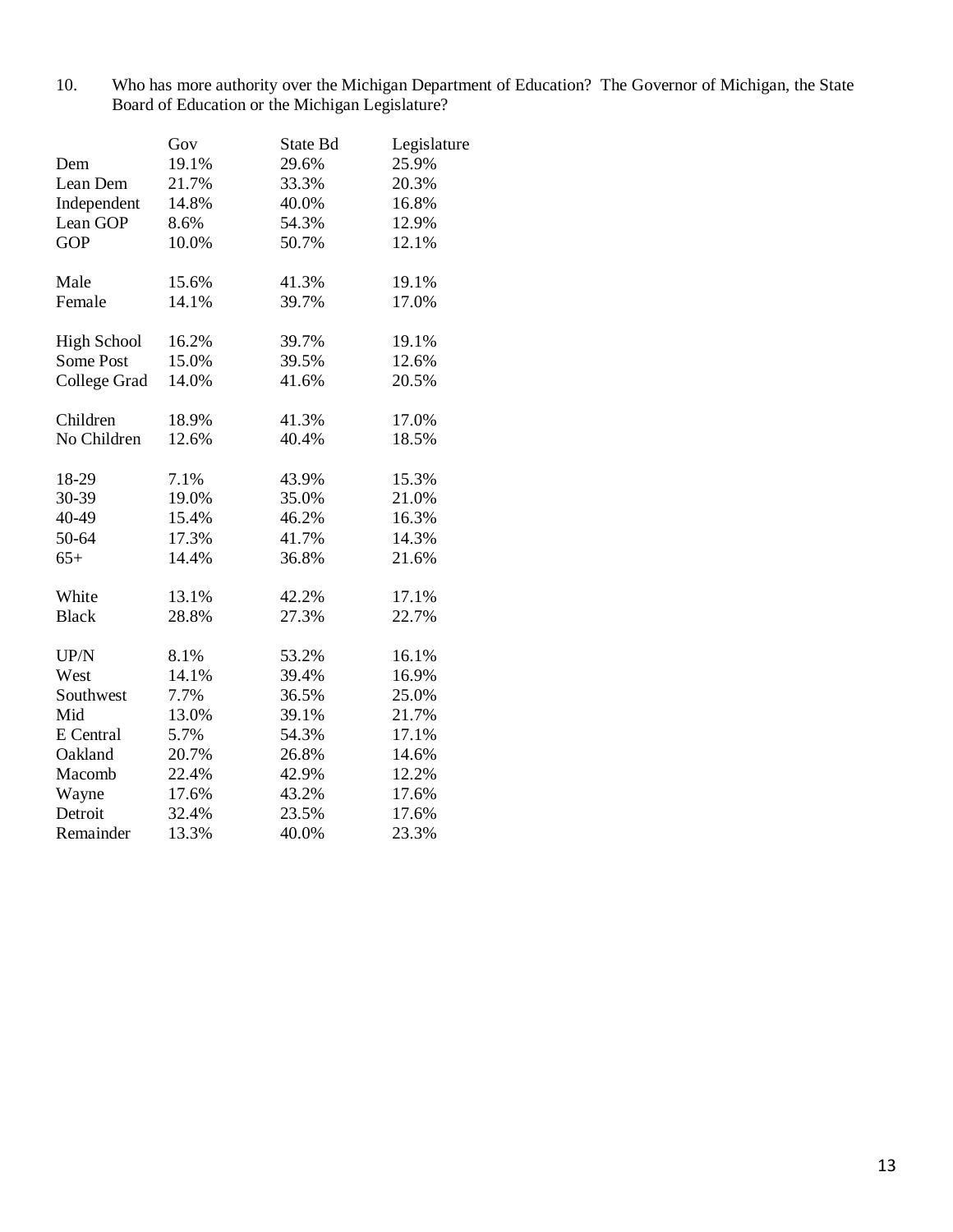11. Who do you hold more accountable for the performance of Michigan's schools: [ROTATE] The Governor of Michigan, the State Board of Education or the Michigan Legislature?

|                     | Gov   | State Bd | Legislature |
|---------------------|-------|----------|-------------|
| Dem                 | 25.9% | 32.7%    | 36.4%       |
| Lean Dem            | 18.8% | 40.6%    | 33.3%       |
| Independent         | 14.2% | 55.5%    | 18.1%       |
| Lean GOP            | 8.6%  | 65.7%    | 18.6%       |
| <b>GOP</b>          | 9.3%  | 67.9%    | 12.9%       |
| Male                | 17.7% | 49.3%    | 24.3%       |
| Female              | 14.4% | 53.5%    | 23.7%       |
| <b>High School</b>  | 19.9% | 46.3%    | 24.3%       |
| Some Post           | 13.8% | 56.9%    | 19.2%       |
| <b>College Grad</b> | 15.7% | 51.2%    | 26.3%       |
| Children            | 16.0% | 57.3%    | 20.4%       |
| No Children         | 16.2% | 48.3%    | 26.0%       |
| 18-29               | 16.3% | 50.0%    | 25.5%       |
| 30-39               | 13.0% | 55.0%    | 25.0%       |
| 40-49               | 10.6% | 61.5%    | 19.2%       |
| 50-64               | 24.4% | 44.0%    | 25.0%       |
| $65+$               | 12.0% | 52.8%    | 22.4%       |
| White               | 14.6% | 52.2%    | 24.2%       |
| <b>Black</b>        | 34.8% | 36.4%    | 25.8%       |
| UP/N                | 17.7% | 51.6%    | 17.7%       |
| West                | 11.3% | 53.5%    | 22.5%       |
| Southwest           | 21.2% | 42.3%    | 21.2%       |
| Mid                 | 6.5%  | 50.0%    | 32.6%       |
| E Central           | 15.7% | 51.4%    | 25.7%       |
| Oakland             | 20.7% | 51.2%    | 23.2%       |
| Macomb              | 12.2% | 61.2%    | 20.4%       |
| Wayne               | 14.9% | 54.1%    | 27.0%       |
| Detroit             | 32.4% | 35.3%    | 26.5%       |
| Remainder           | 11.7% | 56.7%    | 25.0%       |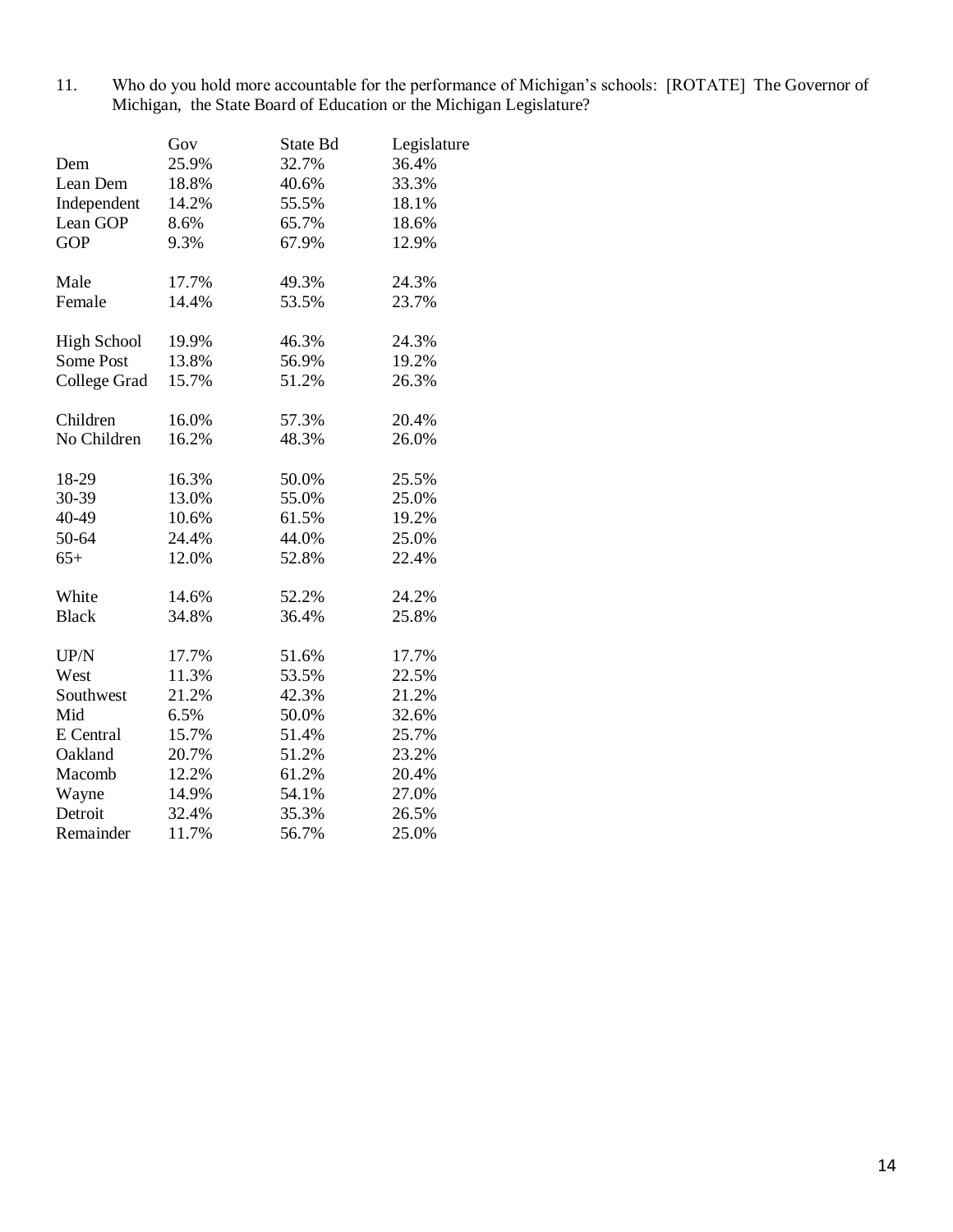12. Would you support or oppose the State of Michigan taking a greater role in assuring that all public and charter schools across Michigan produce students well educated students? ASK: WOULD THAT STRONGLY SUPPORT/OPPOSE OR JUST SOMEWHAT SUPPORT/OPPOSE?

|                    | Strongly | Somewhat                      | Somewhat | Strongly |
|--------------------|----------|-------------------------------|----------|----------|
|                    |          | Support Support Oppose Oppose |          |          |
| Dem                | 67.9%    | 19.8%                         | 3.7%     | 5.6%     |
| Lean Dem           | 58.0%    | 23.2%                         | 5.8%     | 4.3%     |
| Independent        | 57.4%    | 14.8%                         | 7.1%     | 11.6%    |
| Lean GOP           | 52.9%    | 27.1%                         | 2.9%     | 8.6%     |
| <b>GOP</b>         | 52.9%    | 22.9%                         | 8.6%     | 12.1%    |
| Male               | 55.9%    | 24.0%                         | 6.3%     | 9.4%     |
| Female             | 60.6%    | 17.6%                         | 5.4%     | 9.0%     |
| <b>High School</b> | 67.6%    | 19.9%                         | 5.9%     | 3.7%     |
| Some Post          | 64.1%    | 17.4%                         | 4.2%     | 9.6%     |
| College Grad       | 50.9%    | 22.9%                         | 6.8%     | 11.6%    |
| Children           | 55.8%    | 23.3%                         | 4.4%     | 10.2%    |
| No Children        | 59.9%    | 19.3%                         | 6.4%     | 8.7%     |
| 18-29              | 65.3%    | 23.5%                         | 4.1%     | 4.1%     |
| 30-39              | 52.0%    | 24.05                         | 9.0%     | 10.0%    |
| 40-49              | 55.8%    | 17.3%                         | 8.7%     | 13.5%    |
| 50-64              | 54.8%    | 23.8%                         | 5.4%     | 9.5%     |
| $65+$              | 65.6%    | 14.4%                         | 3.2%     | 7.2%     |
| White              | 59.5%    | 19.7%                         | 6.0%     | 8.8%     |
| <b>Black</b>       | 71.2%    | 19.7%                         | 4.5%     | 4.5%     |
| UP/N               | 67.7%    | 12.9%                         | 6.5%     | 9.7%     |
| West               | 56.3%    | 16.9%                         | 4.2%     | 12.7%    |
| Southwest          | 50.0%    | 25.0%                         | 5.8%     | 17.3%    |
| Mid                | 63.0%    | 8.7%                          | 10.9%    | 8.7%     |
| E Central          | 54.3%    | 22.9%                         | 8.6%     | 8.6%     |
| Oakland            | 57.3%    | 22.0%                         | 3.7%     | 11.0%    |
| Macomb             | 61.2%    | 20.4%                         | 6.1%     | 2.0%     |
| Wayne              | 55.4%    | 29.7%                         | 5.4%     | 6.8%     |
| Detroit            | 55.9%    | 35.3%                         | 2.9%     | 2.9%     |
| Remainder          | 63.3%    | 15.0%                         | 5.0%     | 8.3%     |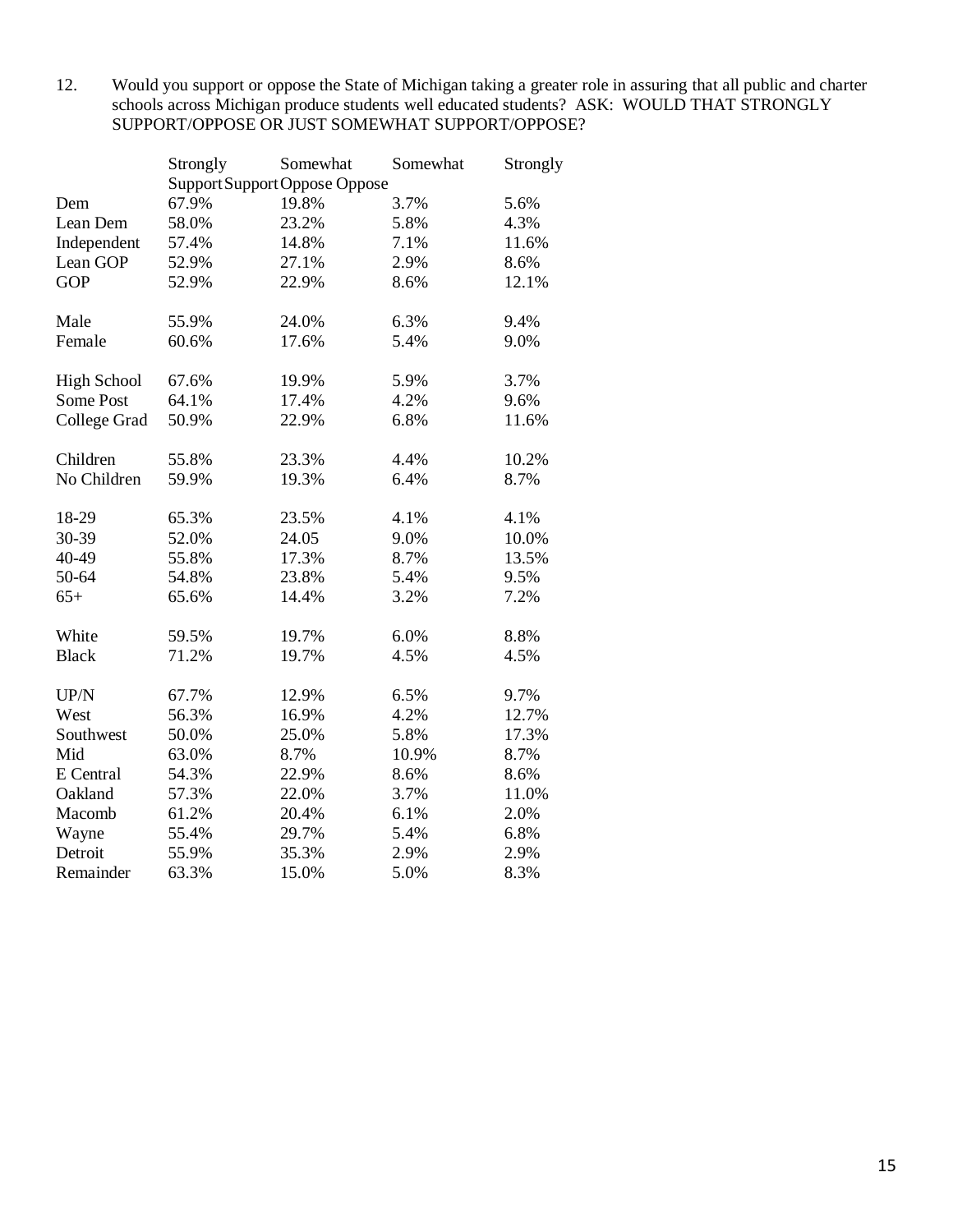13. Would you support or oppose a law that gives the State of Michigan more authority to take over poorly performing schools that are failing to produce students with a minimal level of proficiency? ASK: WOULD THAT STRONGLY SUPPORT/OPPOSE OR JUST SOMEWHAT SUPPORT/OPPOSE?

|                    | Strongly | Somewhat                      | Somewhat | Strongly |
|--------------------|----------|-------------------------------|----------|----------|
|                    |          | Support Support Oppose Oppose |          |          |
| Dem                | 31.5%    | 25.3%                         | 9.9%     | 23.5%    |
| Lean Dem           | 39.1%    | 21.7%                         | 11.6%    | 15.9%    |
| Independent        | 35.5%    | 21.3%                         | 11.6%    | 18.7%    |
| Lean GOP           | 52.9%    | 22.9%                         | 11.4%    | 8.6%     |
| <b>GOP</b>         | 48.6%    | 26.4%                         | 10.7%    | 9.3%     |
| Male               | 45.1%    | 21.2%                         | 11.8%    | 14.6%    |
| Female             | 34.6%    | 26.3%                         | 10.6%    | 17.9%    |
| <b>High School</b> | 54.4%    | 22.1%                         | 3.7%     | 7.4%     |
| Some Post          | 46.1%    | 22.8%                         | 9.0%     | 15.6%    |
| College Grad       | 29.4%    | 24.9%                         | 16.0%    | 21.2%    |
| Children           | 37.4%    | 24.8%                         | 13.6%    | 13.6%    |
| No Children        | 41.1%    | 23.1%                         | 10.0%    | 18.0%    |
| 18-29              | 45.9%    | 28.6%                         | 12.2%    | 7.1%     |
| 30-39              | 38.0%    | 25.0%                         | 14.0%    | 14.0%    |
| 40-49              | 32.7%    | 21.2%                         | 16.3%    | 23.1%    |
| 50-64              | 42.3%    | 23.8%                         | 6.5%     | 19.6%    |
| $65+$              | 38.4%    | 22.4%                         | 10.4%    | 14.4%    |
| White              | 41.8%    | 23.1%                         | 12.0%    | 13.9%    |
| <b>Black</b>       | 39.4%    | 24.2%                         | 7.6%     | 24.2%    |
| UP/N               | 43.5%    | 24.2%                         | 4.8%     | 11.3%    |
| West               | 43.7%    | 23.9%                         | 12.7%    | 11.3%    |
| Southwest          | 48.1%    | 21.2%                         | 7.7%     | 17.3%    |
| Mid                | 43.5%    | 15.2%                         | 10.9%    | 23.9%    |
| E Central          | 35.7%    | 25.7%                         | 18.6%    | 14.3%    |
| Oakland            | 32.9%    | 24.4%                         | 13.4%    | 19.5%    |
| Macomb             | 46.9%    | 22.4%                         | 4.1%     | 14.3%    |
| Wayne              | 40.5%    | 18.9%                         | 14.9%    | 17.6%    |
| Detroit            | 23.5%    | 23.5%                         | 11.8%    | 32.4%    |
| Remainder          | 36.7%    | 36.7%                         | 8.3%     | 10.0%    |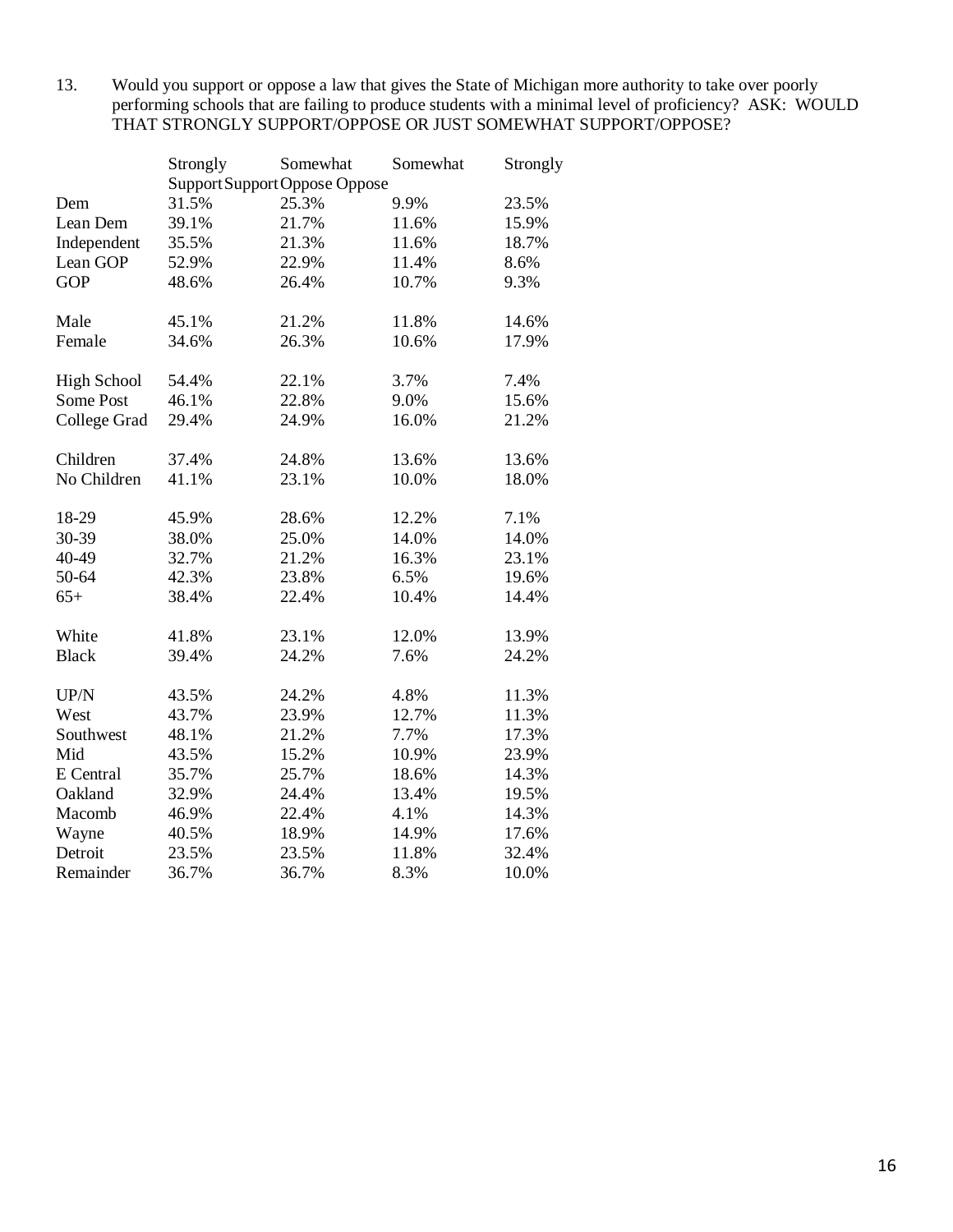14. Currently the State of Massachusetts has been recognized as having among the best schools in the nation in part because they also require some of the strongest public school accountability standards in the nation including grading each schools with an A through F grade, requiring a timeframe to improve struggling schools, providing improvement assistance for struggling schools, and if those steps fail requiring that the state take over a failing school. Would you support or oppose Michigan implementing an education accountability plan like Massachusetts? ASK: WOULD THAT STRONGLY SUPPORT/OPPOSE OR JUST SOMEWHAT SUPPORT/OPPOSE?

|                    | Strongly | Somewhat                      | Somewhat | Strongly |
|--------------------|----------|-------------------------------|----------|----------|
|                    |          | Support Support Oppose Oppose |          |          |
| Dem                | 41.4%    | 26.5%                         | 10.5%    | 13.0%    |
| Lean Dem           | 39.1%    | 40.6%                         | 7.2%     | 2.9%     |
| Independent        | 40.0%    | 31.0%                         | 9.7%     | 10.3%    |
| Lean GOP           | 42.9%    | 37.1%                         | 2.9%     | 7.1%     |
| <b>GOP</b>         | 50.7%    | 28.6%                         | 4.3%     | 9.3%     |
| Male               | 45.1%    | 33.0%                         | 5.9%     | 8.0%     |
| Female             | 41.0%    | 29.2%                         | 9.0%     | 11.2%    |
| <b>High School</b> | 51.5%    | 27.2%                         | 5.1%     | 7.4%     |
| Some Post          | 51.5%    | 28.7%                         | 3.6%     | 7.8%     |
| College Grad       | 34.5%    | 33.4%                         | 10.9%    | 11.9%    |
| Children           | 42.2%    | 34.5%                         | 6.8%     | 8.3%     |
| No Children        | 43.7%    | 28.8%                         | 8.0%     | 10.5%    |
| 18-29              | 53.1%    | 34.7%                         | 6.1%     | 3.1%     |
| 30-39              | 39.0%    | 41.0%                         | 7.0%     | 9.0%     |
| 40-49              | 40.4%    | 34.6%                         | 4.8%     | 11.5%    |
| 50-64              | 41.7%    | 26.8%                         | 10.1%    | 11.9%    |
| $65+$              | 43.2%    | 24.0%                         | 7.2%     | 9.6%     |
| White              | 45.0%    | 31.5%                         | 7.5%     | 8.1%     |
| <b>Black</b>       | 48.5%    | 24.2%                         | 10.6%    | 10.6%    |
| UP/N               | 48.4%    | 29.0%                         | 3.2%     | 11.3%    |
| West               | 35.2%    | 35.2%                         | 11.3%    | 8.5%     |
| Southwest          | 50.0%    | 19.2%                         | 9.6%     | 17.3%    |
| Mid                | 47.8%    | 26.1%                         | 8.7%     | 2.2%     |
| E Central          | 32.9%    | 41.4%                         | 7.1%     | 8.6%     |
| Oakland            | 41.5%    | 23.2%                         | 8.5%     | 14.6%    |
| Macomb             | 59.2%    | 22.4%                         | 6.1%     | 6.1%     |
| Wayne              | 43.2%    | 36.5%                         | 4.1%     | 8.1%     |
| Detroit            | 38.2%    | 32.4%                         | 11.8%    | 11.8%    |
| Remainder          | 40.0%    | 40.0%                         | 6.7%     | 6.7%     |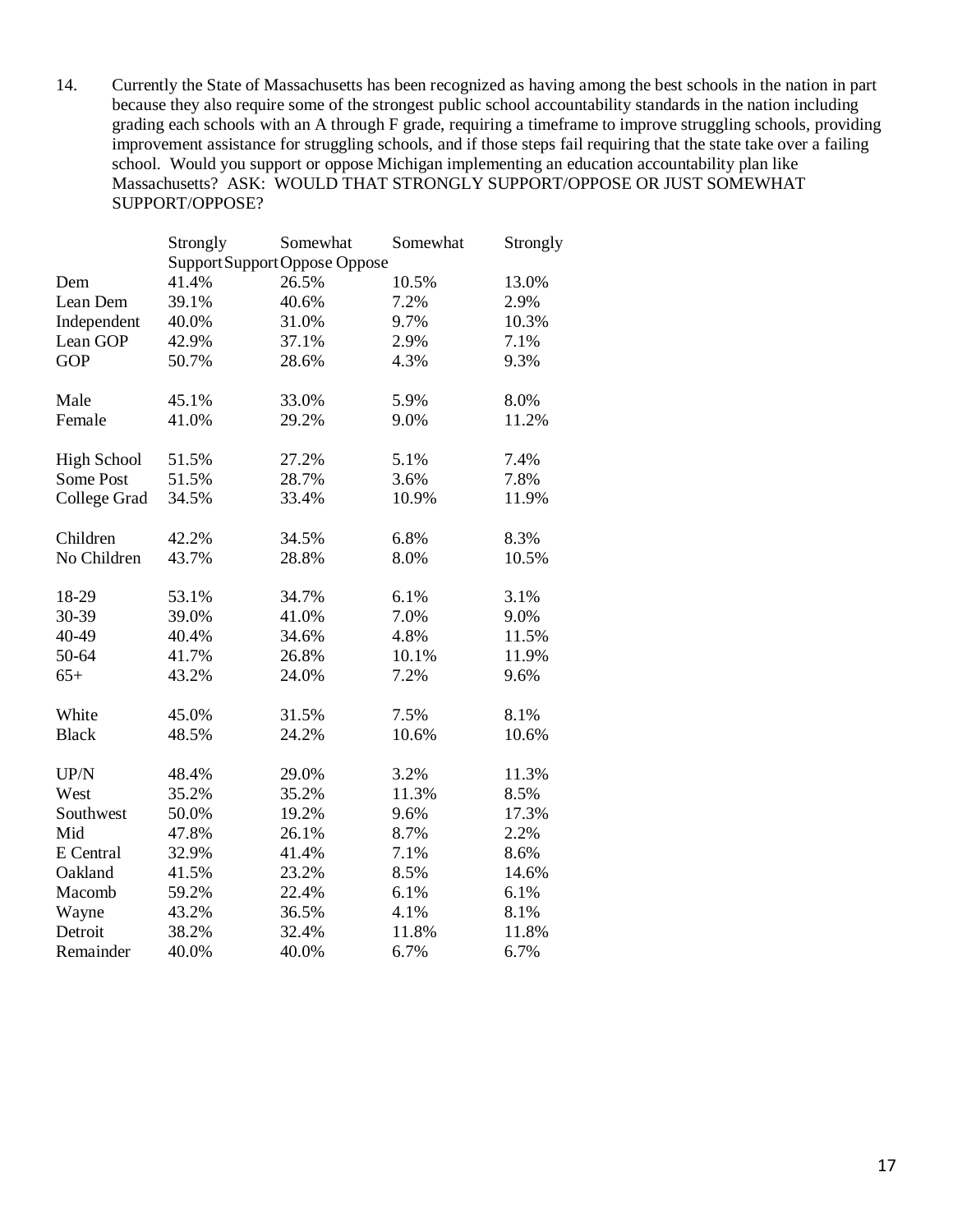15. Provide every public schools with an A through F grade on their ability to educate their students based on student test scores aligned with strong proficiency standards to help give parents a clear understanding of how their school is doing. Would you agree or disagree with Michigan implementing this step? ASK: WOULD THAT BE STRONGLY AGREE/DISAGREE OR JUST SOMEWHAT AGREE/DISAGREE?

|                    | Strongly | Somewhat | Somewhat | Strongly |
|--------------------|----------|----------|----------|----------|
|                    | Agree    | Agree    | Disagree | Disagree |
| Dem                | 46.3%    | 32.1%    | 6.2%     | 13.6%    |
| Lean Dem           | 47.8%    | 37.7%    | 5.8%     | 4.3%     |
| Independent        | 43.9%    | 27.7%    | 9.7%     | 12.9%    |
| Lean GOP           | 50.0%    | 27.1%    | 2.9%     | 8.6%     |
| <b>GOP</b>         | 50.7%    | 27.9%    | 7.1%     | 9.3%     |
| Male               | 51.4%    | 30.6%    | 4.9%     | 7.3%     |
| Female             | 43.3%    | 30.1%    | 8.7%     | 13.8%    |
| <b>High School</b> | 61.0%    | 25.7%    | 3.7%     | 5.9%     |
| Some Post          | 50.9%    | 26.9%    | 7.8%     | 7.8%     |
| College Grad       | 38.9%    | 33.8%    | 7.8%     | 14.7%    |
| Children           | 45.1%    | 31.6%    | 9.2%     | 10.7%    |
| No Children        | 48.6%    | 29.3%    | 5.7%     | 10.8%    |
| 18-29              | 50.0%    | 34.7%    | 6.1%     | 7.1%     |
| 30-39              | 42.0%    | 34.0%    | 10.0%    | 10.0%    |
| 40-49              | 38.5%    | 32.7%    | 6.7%     | 18.3%    |
| 50-64              | 48.8%    | 31.0%    | 7.7%     | 7.7%     |
| $65+$              | 55.2%    | 22.4%    | 4.0%     | 9.6%     |
| White              | 47.3%    | 29.8%    | 7.3%     | 10.1%    |
| <b>Black</b>       | 60.6%    | 31.8%    | 0.0%     | 6.1%     |
| UP/N               | 54.8%    | 33.9%    | 3.2%     | 3.2%     |
| West               | 52.1%    | 21.1%    | 5.6%     | 15.5%    |
| Southwest          | 53.8%    | 25.0%    | 0.0%     | 19.2%    |
| Mid                | 41.3%    | 26.1%    | 15.2%    | 8.7%     |
| E Central          | 30.0%    | 45.7%    | 7.1%     | 11.4%    |
| Oakland            | 43.9%    | 28.0%    | 7.3%     | 13.4%    |
| Macomb             | 55.1%    | 26.5%    | 8.2%     | 8.2%     |
| Wayne              | 47.3%    | 33.8%    | 9.5%     | 5.4%     |
| Detroit            | 55.9%    | 35.3%    | 0.0%     | 8.8%     |
| Remainder          | 45.0%    | 26.7%    | 10.0%    | 11.7%    |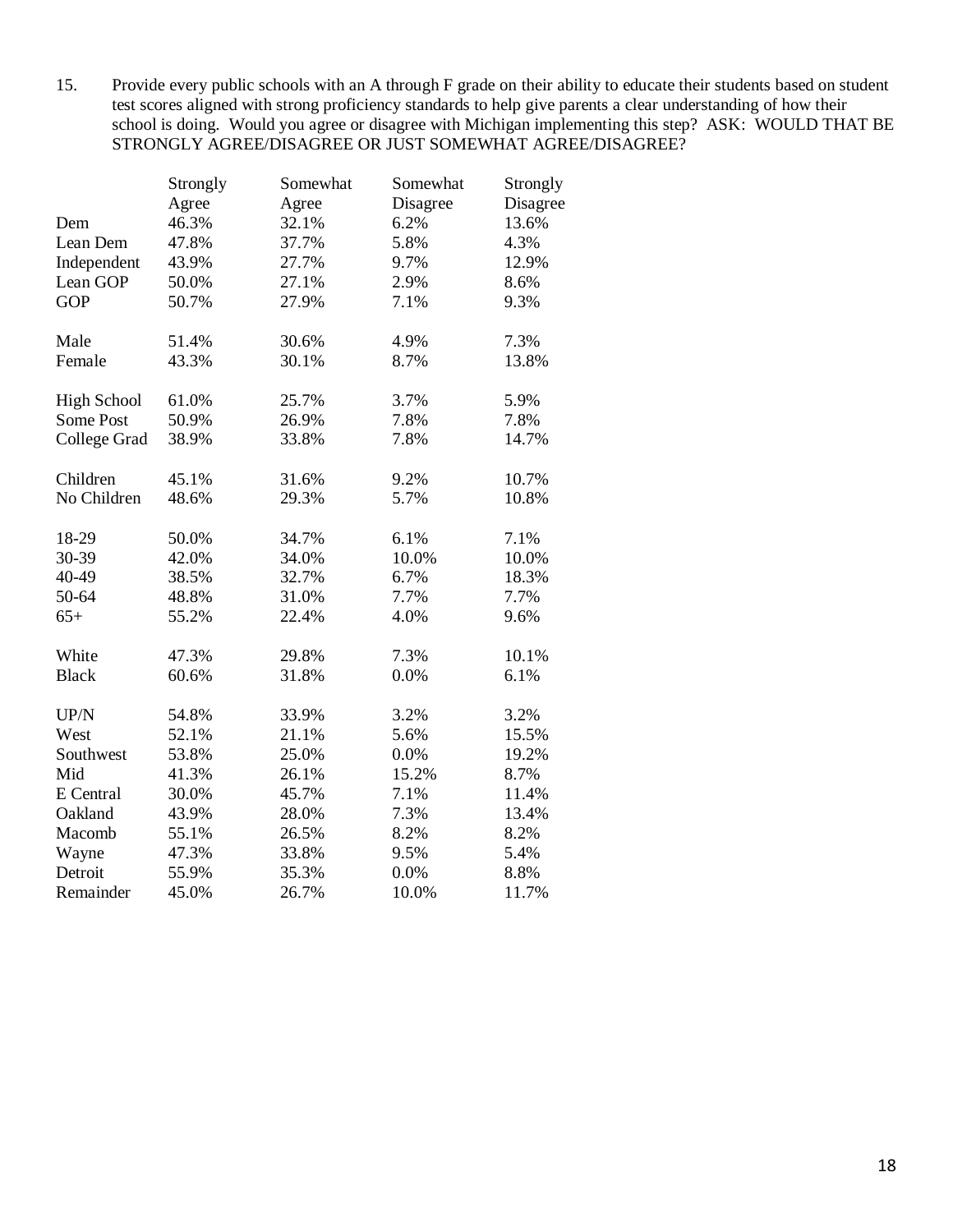16. Begin in depth reviews of schools that get a grade of C or lower. Require any school getting a grade of D or lower to implement a turnaround improvement plan led by the district. And after being given time to implement a turnaround plan require a state takeover of any school getting an F. That state takeover of schools that maintain an F grade could include replacement of staff, voiding of employee and vendor contracts at that school, hiring an outside education operator, extending the school day or number of school days, and having access to some additional funding for a turnaround. Would you agree or disagree with Michigan implementing that step? ASK: WOULD THAT BE STRONGLY AGREE/DISAGREE OR JUST SOMEWHAT AGREE/DISAGREE?

|                    | Strongly | Somewhat | Somewhat | Strongly |
|--------------------|----------|----------|----------|----------|
|                    | Agree    | Agree    | Disagree | Disagree |
| Dem                | 36.4%    | 22.2%    | 15.4%    | 19.8%    |
| Lean Dem           | 37.7%    | 34.8%    | 7.2%     | 13.0%    |
| Independent        | 38.1%    | 27.1%    | 11.0%    | 17.4%    |
| Lean GOP           | 40.0%    | 38.6%    | 5.7%     | 7.1%     |
| <b>GOP</b>         | 50.0%    | 27.1%    | 7.9%     | 10.7%    |
| Male               | 42.4%    | 27.1%    | 10.8%    | 13.5%    |
| Female             | 38.8%    | 28.5%    | 9.9%     | 16.0%    |
| <b>High School</b> | 51.5%    | 21.3%    | 6.6%     | 9.6%     |
| Some Post          | 46.7%    | 28.7%    | 7.8%     | 13.2%    |
| College Grad       | 32.1%    | 30.7%    | 13.7%    | 18.4%    |
| Children           | 34.5%    | 35.4%    | 11.7%    | 13.6%    |
| No Children        | 44.0%    | 24.2%    | 9.8%     | 15.7%    |
| 18-29              | 46.9%    | 33.7%    | 8.2%     | 7.1%     |
| 30-39              | 41.0%    | 33.0%    | 8.0%     | 14.0%    |
| 40-49              | 29.8%    | 38.5%    | 5.8%     | 21.2%    |
| 50-64              | 39.9%    | 20.2%    | 16.1%    | 14.3%    |
| $65+$              | 45.6%    | 21.6%    | 9.6%     | 16.0%    |
| White              | 41.8%    | 29.3%    | 10.7%    | 13.1%    |
| <b>Black</b>       | 50.0%    | 19.7%    | 9.1%     | 12.1%    |
| UP/N               | 48.4%    | 19.4%    | 16.1%    | 12.9%    |
| West               | 40.8%    | 23.9%    | 9.9%     | 19.7%    |
| Southwest          | 55.8%    | 15.4%    | 0.0%     | 26.9%    |
| Mid                | 34.8%    | 32.6%    | 15.2%    | 10.9%    |
| E Central          | 38.6%    | 30.0%    | 14.3%    | 8.6%     |
| Oakland            | 36.6%    | 28.0%    | 13.4%    | 15.9%    |
| Macomb             | 38.8%    | 40.8%    | 4.1%     | 14.3%    |
| Wayne              | 44.6%    | 28.4%    | 9.5%     | 10.8%    |
| Detroit            | 26.5%    | 26.5%    | 8.8%     | 20.6%    |
| Remainder          | 35.0%    | 35.0%    | 8.3%     | 11.7%    |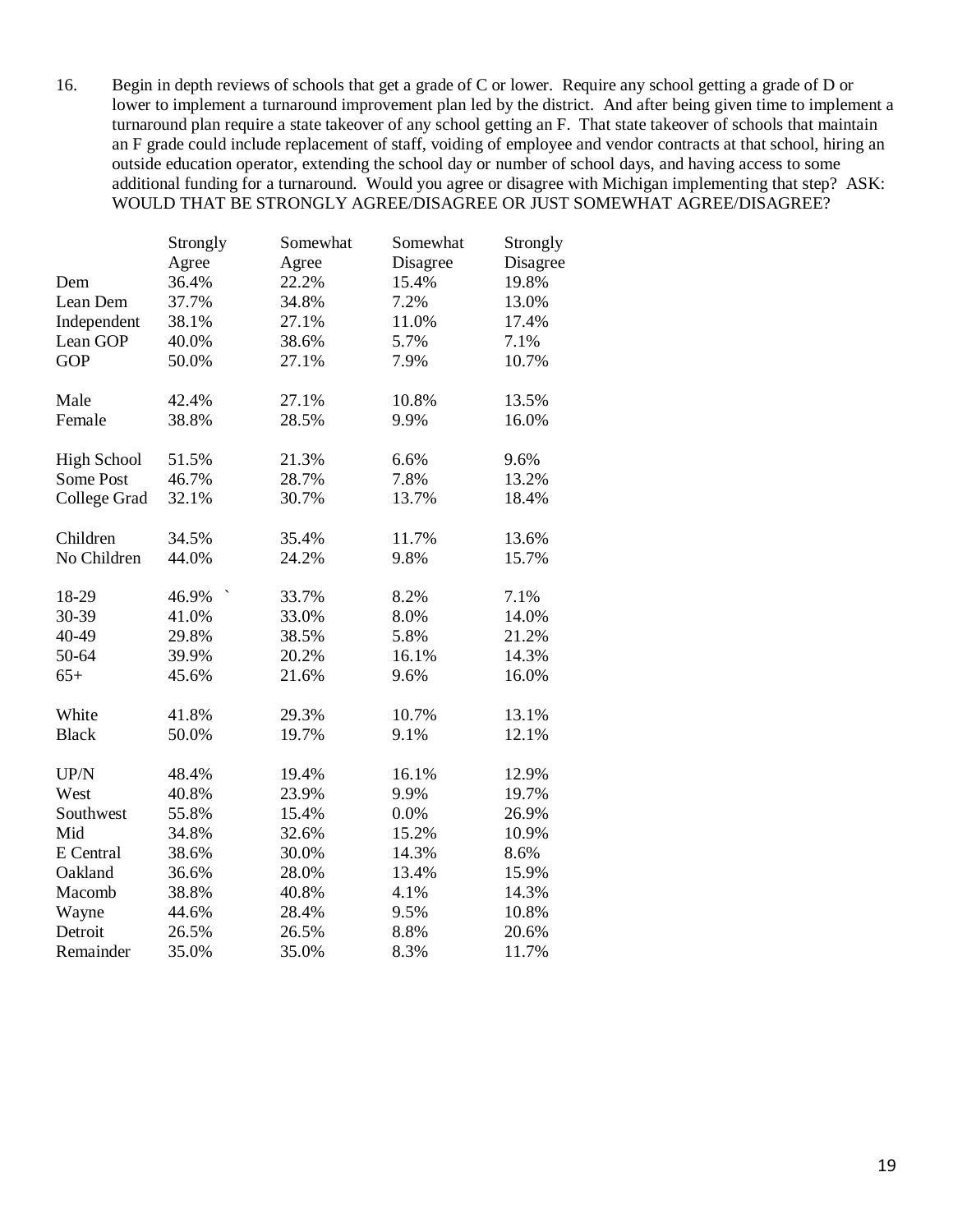17. Require that charter schools be held to the same standards as traditional public schools. Would you agree or disagree with Michigan implementing that step? ASK: WOULD THAT BE STRONGLY AGREE/DISAGREE OR JUST SOMEWHAT AGREE/DISAGREE?

|                    | Strongly | Somewhat | Somewhat | Strongly |
|--------------------|----------|----------|----------|----------|
|                    | Agree    | Agree    | Disagree | Disagree |
| Dem                | 79.0%    | 13.0%    | 3.1%     | 3.7%     |
| Lean Dem           | 78.3%    | 13.0%    | 0.0%     | 0.0%     |
| Independent        | 72.3%    | 14.2%    | 3.9%     | 5.2%     |
| Lean GOP           | 58.6%    | 24.3%    | 2.9%     | 7.1%     |
| <b>GOP</b>         | 68.6%    | 19.3%    | 5.0%     | 4.3%     |
| Male               | 69.1%    | 18.8%    | 3.8%     | 4.5%     |
| Female             | 74.7%    | 13.8%    | 2.9%     | 4.2%     |
| <b>High School</b> | 64.7%    | 22.1%    | 33.7%    | 2.9%     |
| Some Post          | 73.7%    | 13.8%    | 3.6%     | 6.0%     |
| College Grad       | 74.4%    | 15.0%    | 3.1%     | 4.1%     |
| Children           | 69.9%    | 17.0%    | 4.4%     | 4.4%     |
| No Children        | 73.3%    | 15.9%    | 2.8%     | 4.1%     |
| 18-29              | 65.3%    | 22.4%    | 5.1%     | 2.0%     |
| 30-39              | 68.0%    | 21.0%    | 3.0%     | 5.0%     |
| 40-49              | 68.3%    | 17.3%    | 3.8%     | 6.7%     |
| 50-64              | 77.4%    | 13.7%    | 2.4%     | 3.6%     |
| $65+$              | 76.0%    | 10.4%    | 3.2%     | 4.0%     |
| White              | 72.4%    | 17.1%    | 3.2%     | 3.9%     |
| <b>Black</b>       | 75.8%    | 16.7%    | 4.5%     | 1.5%     |
| UP/N               | 75.8%    | 14.5%    | 3.2%     | 0.0%     |
| West               | 69.0%    | 19.7%    | 1.4%     | 5.6%     |
| Southwest          | 80.8%    | 13.5%    | 1.9%     | 3.8%     |
| Mid                | 67.4%    | 21.7%    | 6.5%     | 2.2%     |
| E Central          | 65.7%    | 18.6%    | 5.7%     | 8.6%     |
| Oakland            | 73.2%    | 11.0%    | 4.9%     | 7.3%     |
| Macomb             | 65.3%    | 16.3%    | 4.1%     | 6.1%     |
| Wayne              | 74.3%    | 16.2%    | 1.4%     | 4.1%     |
| Detroit            | 70.6%    | 17.6%    | 5.9%     | 2.9%     |
| Remainder          | 76.7%    | 15.0%    | 0.0%     | 0.0%     |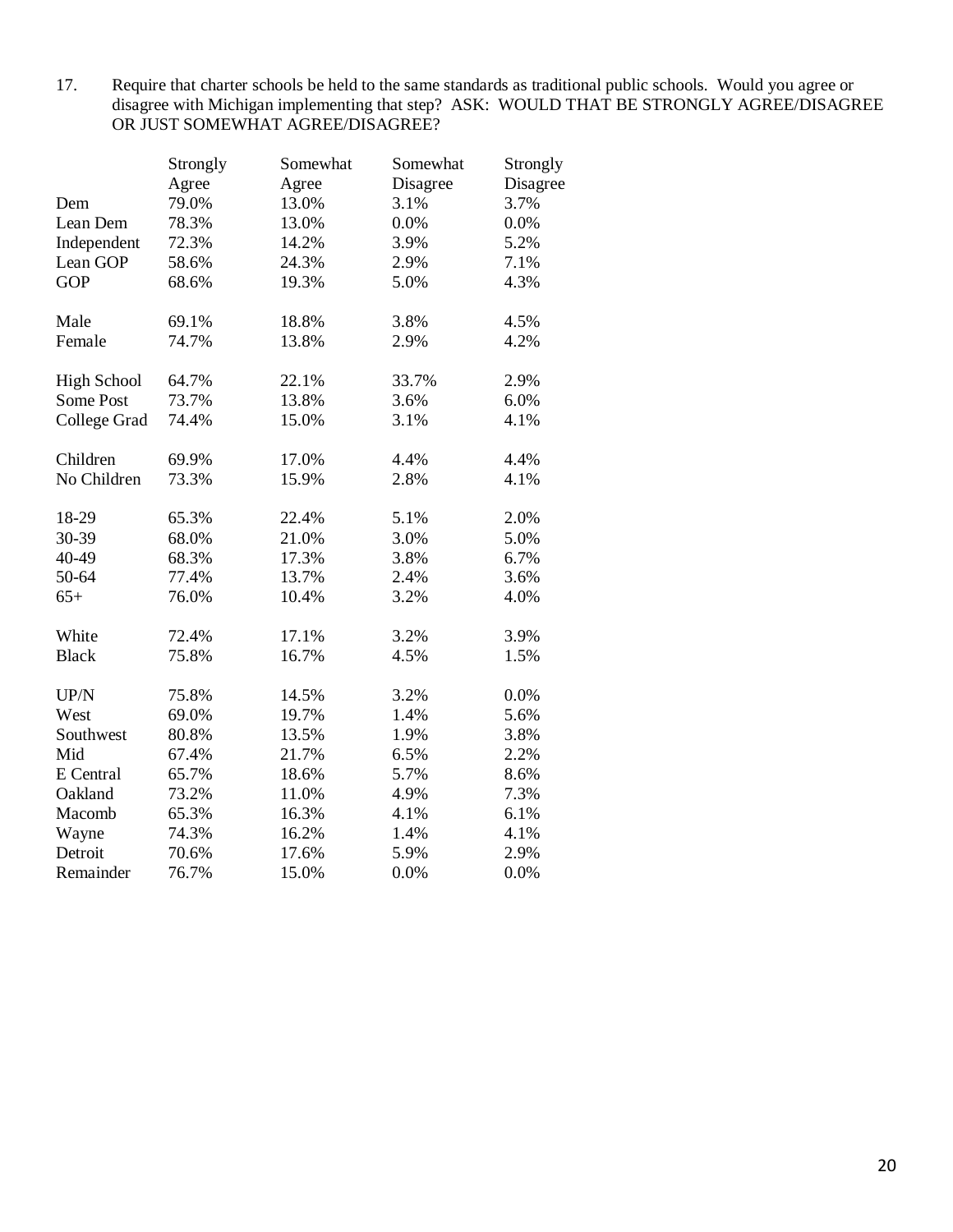18. Charter schools must currently be authorized by universities, community colleges, intermediate school districts or local school districts. If an entity has a track record of accepting or enabling poor performing charter schools, their ability to authorize charter schools would be revoked. Would you agree or disagree with Michigan implementing that step? ASK: WOULD THAT BE STRONGLY AGREE/DISAGREE OR JUST SOMEWHAT AGREE/DISAGREE?

|                    | Strongly | Somewhat | Somewhat | Strongly |
|--------------------|----------|----------|----------|----------|
|                    | Agree    | Agree    | Disagree | Disagree |
| Dem                | 59.9%    | 27.8%    | 4.9%     | 4.3%     |
| Lean Dem           | 63.8%    | 18.8%    | 7.2%     | 1.4%     |
| Independent        | 54.8%    | 21.9%    | 7.7%     | 7.1%     |
| Lean GOP           | 52.9%    | 27.1%    | 5.7%     | 4.3%     |
| <b>GOP</b>         | 52.9%    | 28.6%    | 2.9%     | 5.0%     |
| Male               | 56.6%    | 25.3%    | 6.3%     | 5.2%     |
| Female             | 56.4%    | 25.3%    | 4.8%     | 4.5%     |
| <b>High School</b> | 47.8%    | 27.2%    | 7.4%     | 5.9%     |
| Some Post          | 60.5%    | 22.2%    | 6.0%     | 4.2%     |
| College Grad       | 58.4%    | 26.3%    | 4.4%     | 4.8%     |
| Children           | 60.7%    | 25.2%    | 3.9%     | 4.9%     |
| No Children        | 54.5%    | 25.2%    | 6.4%     | 4.6%     |
| 18-29              | 45.9%    | 36.7%    | 8.2%     | 3.1%     |
| 30-39              | 55.0%    | 31.0%    | 5.0%     | 3.0%     |
| 40-49              | 64.4%    | 21.2%    | 1.0%     | 5.8%     |
| 50-64              | 57.7%    | 25.0%    | 7.7%     | 6.0%     |
| $65+$              | 56.0%    | 16.8%    | 4.8%     | 5.6%     |
| White              | 57.8%    | 24.8%    | 5.6%     | 3.6%     |
| <b>Black</b>       | 53.0%    | 27.3%    | 9.1%     | 10.6%    |
| UP/N               | 54.8%    | 22.6%    | 6.5%     | 3.2%     |
| West               | 57.7%    | 15.5%    | 8.5%     | 7.0%     |
| Southwest          | 71.2%    | 13.5%    | 5.8%     | 1.9%     |
| Mid                | 63.0%    | 23.9%    | 2.2%     | 6.5%     |
| E Central          | 52.9%    | 31.4%    | 1.4%     | 2.9%     |
| Oakland            | 56.1%    | 29.3%    | 3.7%     | 6.1%     |
| Macomb             | 55.1%    | 30.6%    | 4.1%     | 4.1%     |
| Wayne              | 58.1%    | 23.0%    | 5.4%     | 5.4%     |
| Detroit            | 35.3%    | 38.2%    | 14.7%    | 11.8%    |
| Remainder          | 55.0%    | 30.0%    | 6.7%     | 1.7%     |